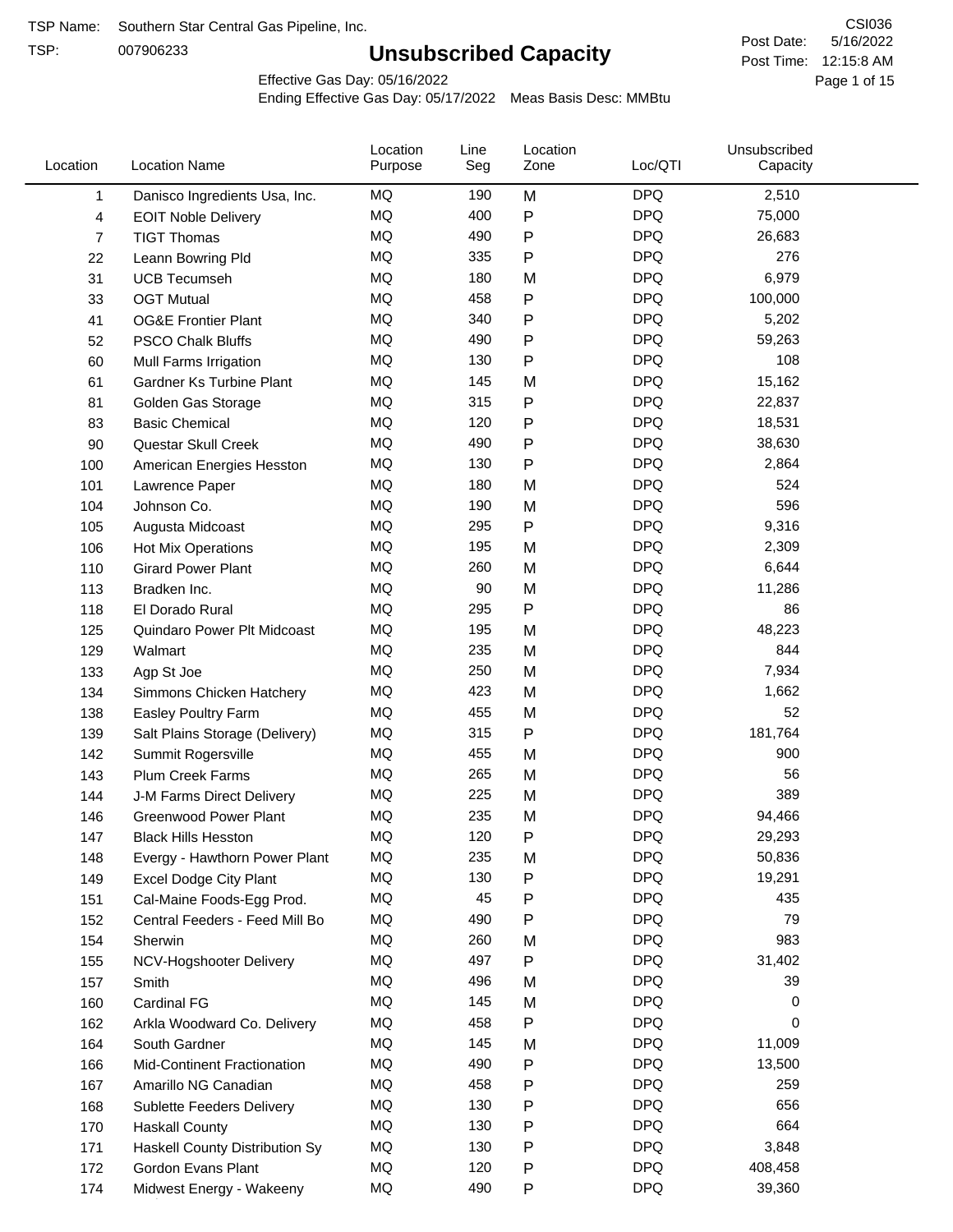TSP:

# **Unsubscribed Capacity**

5/16/2022 Page 2 of 15 Post Time: 12:15:8 AM CSI036 Post Date:

Effective Gas Day: 05/16/2022

| Location | <b>Location Name</b>                  | Location<br>Purpose | Line<br>Seg | Location<br>Zone | Loc/QTI    | Unsubscribed<br>Capacity |  |
|----------|---------------------------------------|---------------------|-------------|------------------|------------|--------------------------|--|
| 175      | <b>Industrial Park</b>                | MQ                  | 455         | M                | <b>DPQ</b> | 18,613                   |  |
| 176      | Uc Flint Oaks Hunt Club               | MQ                  | 498         | M                | <b>DPQ</b> | 3                        |  |
| 178      | ONG-Enid                              | MQ                  | 405         | P                | <b>DPQ</b> | 6,050                    |  |
| 179      | ONG-SW Oklahoma City                  | MQ                  | 340         | P                | <b>DPQ</b> | 33,833                   |  |
| 180      | <b>Superior Carney</b>                | MQ                  | 390         | P                | <b>DPQ</b> | 12,290                   |  |
| 181      | DCP NW Booster                        | <b>MQ</b>           | 390         | P                | <b>DPQ</b> | 3,761                    |  |
| 183      | <b>DCP West Edmond</b>                | MQ                  | 400         | P                | <b>DPQ</b> | 2,865                    |  |
| 184      | <b>Constellation NewEnergy -</b>      | MQ                  | 493         | M                | <b>DPQ</b> | 1,847                    |  |
| 185      | <b>Constellation NewEnergy -</b>      | MQ                  | 333         | P                | <b>DPQ</b> | 3,502                    |  |
| 186      | Dennis Langley                        | MQ                  | 190         | M                | <b>DPQ</b> | 239                      |  |
| 189      | Dogwood Energy Power Plant            | MQ                  | 235         | M                | <b>DPQ</b> | 118,246                  |  |
| 193      | <b>KGS Cessna Delivery</b>            | MQ                  | 120         | P                | <b>DPQ</b> | 5,410                    |  |
| 195      | <b>Black Hills Lyons</b>              | <b>MQ</b>           | 45          | P                | <b>DPQ</b> | 4,300                    |  |
| 197      | High Plains Ranch, LLC                | <b>MQ</b>           | 130         | P                | <b>DPQ</b> | 1,180                    |  |
| 198      | West Drumright                        | <b>MQ</b>           | 390         | P                | <b>DPQ</b> | 3,216                    |  |
| 202      | Evergy - West Gardner                 | <b>MQ</b>           | 145         | M                | <b>DPQ</b> | 96,401                   |  |
| 203      | <b>Black Hills- Southern Terminal</b> | <b>MQ</b>           | 333         | P                | <b>DPQ</b> | 65                       |  |
| 204      | Welch                                 | MQ                  | 225         | M                | <b>DPQ</b> | 290                      |  |
| 206      | Arma-Girard-Pittsburg                 | <b>MQ</b>           | 260         | M                | <b>DPQ</b> | 29,402                   |  |
| 207      | Cher-Scam-W. Min-Carona-              | MQ                  | 260         | M                | <b>DPQ</b> | 546                      |  |
| 208      | <b>KGST Alden Interconnect</b>        | MQ                  | 490         | P                | <b>DPQ</b> | 25,000                   |  |
| 501      | Arkansas City                         | <b>MQ</b>           | 333         | M                | <b>DPQ</b> | 16,895                   |  |
| 510      | Clearwater                            | <b>MQ</b>           | 120         | P                | <b>DPQ</b> | 492                      |  |
| 512      | <b>Conway Springs</b>                 | MQ                  | 120         | P                | <b>DPQ</b> | 1,499                    |  |
| 525      | Harper                                | <b>MQ</b>           | 120         | P                | <b>DPQ</b> | 7,336                    |  |
| 530      | Kiowa                                 | <b>MQ</b>           | 315         | P                | <b>DPQ</b> | 1,217                    |  |
| 540      | Oxford                                | MQ                  | 333         | P                | <b>DPQ</b> | 6,335                    |  |
| 590      | Wellington                            | <b>MQ</b>           | 333         | P                | <b>DPQ</b> | 14,713                   |  |
| 610      | <b>Ks Prd Domestics</b>               | MQ                  | 120         | P                | <b>DPQ</b> | 82                       |  |
| 620      | Ok Prd Domestics                      | MQ                  | 400         | P                | <b>DPQ</b> | 45                       |  |
| 710      | <b>Ks Mkt Domestics</b>               | <b>MQ</b>           | 90          | M                | <b>DPQ</b> | 961                      |  |
| 720      | Ok Mkt Domestics                      | MQ                  | 225         | M                | <b>DPQ</b> | 44                       |  |
| 730      | Mo Mkt Domestics                      | MQ                  | 455         | M                | <b>DPQ</b> | 8                        |  |
| 904      | Arnett                                | MQ                  | 458         | P                | <b>DPQ</b> | 1,069                    |  |
| 912      | Capron                                | <b>MQ</b>           | 315         | P                | <b>DPQ</b> | 110                      |  |
| 1103     | Olathe, KS                            | MQ                  | 190         | M                | <b>DPQ</b> | 92                       |  |
| 2008     | Barnsdall                             | MQ                  | 357         | Ρ                | <b>DPQ</b> | 839                      |  |
| 2009     | Bartlesville & Dewey                  | MQ                  | 357         | P                | <b>DPQ</b> | 47,112                   |  |
| 2016     | Delaware                              | MQ                  | 497         | P                | <b>DPQ</b> | 224                      |  |
| 2056     | Nowata                                | MQ                  | 497         | Ρ                | <b>DPQ</b> | 7,113                    |  |
| 2064     | Pawhuska                              | MQ                  | 334         | Ρ                | <b>DPQ</b> | 7,755                    |  |
| 2101     | Vinita                                | MQ                  | 225         | M                | <b>DPQ</b> | 7,655                    |  |
| 3504     | Alden                                 | MQ                  | 490         | Ρ                | <b>DPQ</b> | 185                      |  |
| 3508     | Barnard                               | MQ                  | 265         | M                | <b>DPQ</b> | 157                      |  |
| 3512     | Chase                                 | <b>MQ</b>           | 45          | P                | <b>DPQ</b> | 340                      |  |
| 3520     | Ellsworth                             | MQ                  | 265         | M                | <b>DPQ</b> | 1,692                    |  |
| 3524     | Frederick                             | MQ                  | 265         | M                | <b>DPQ</b> | 60                       |  |
| 3528     | Geneseo                               | MQ                  | 265         | M                | <b>DPQ</b> | 712                      |  |
| 3544     | Kanopolis                             | $\sf{MQ}$           | 265         | M                | <b>DPQ</b> | 457                      |  |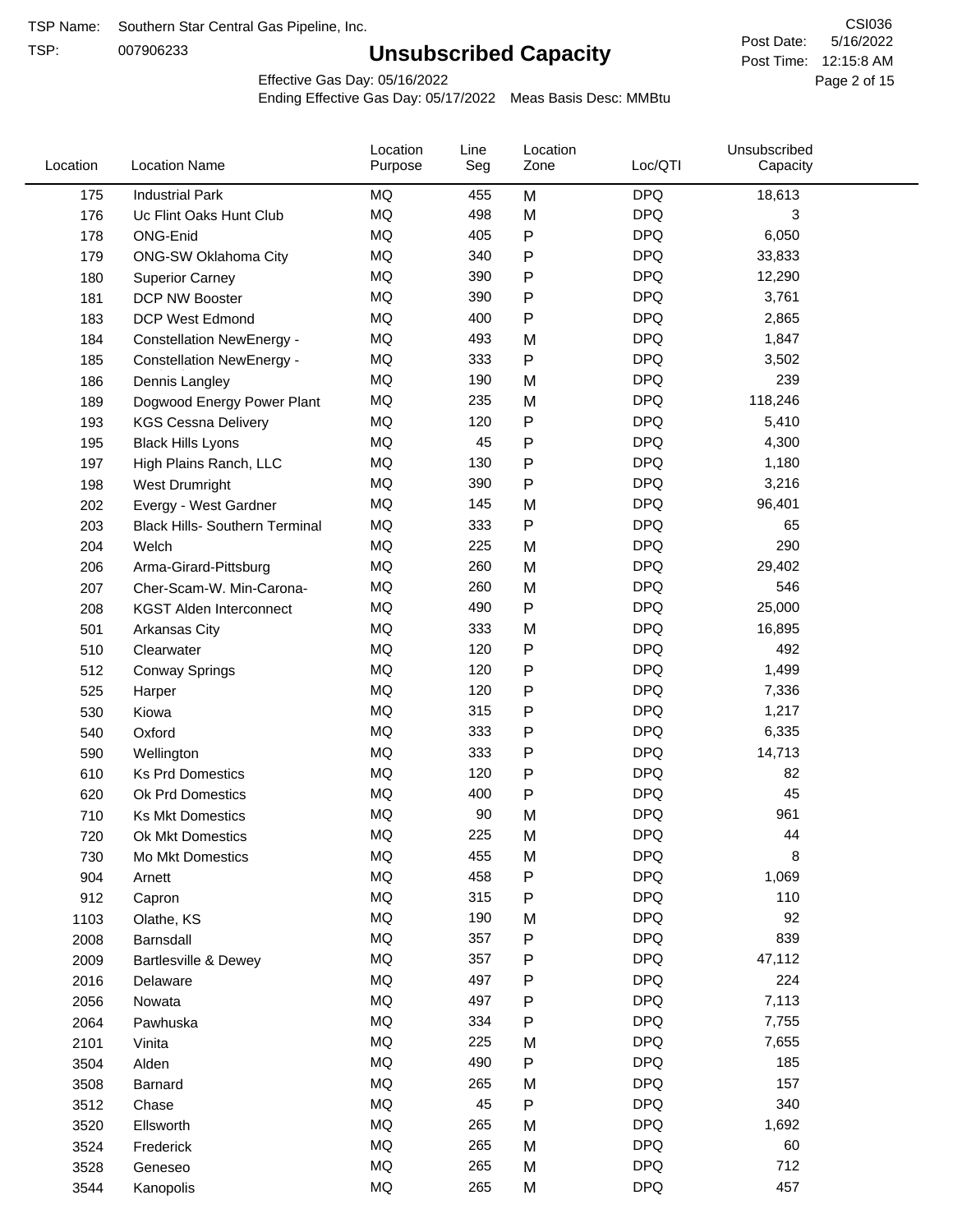TSP: 

# **Unsubscribed Capacity**

5/16/2022 Page 3 of 15 Post Time: 12:15:8 AM CSI036 Post Date:

Effective Gas Day: 05/16/2022

| Location | <b>Location Name</b>      | Location<br>Purpose | Line<br>Seg | Location<br>Zone | Loc/QTI    | Unsubscribed<br>Capacity |  |
|----------|---------------------------|---------------------|-------------|------------------|------------|--------------------------|--|
| 3548     | Lincoln                   | <b>MQ</b>           | 265         | M                | <b>DPQ</b> | 4,528                    |  |
| 3551     | Lucas                     | MQ                  | 265         | M                | <b>DPQ</b> | 711                      |  |
| 3553     | Luray                     | <b>MQ</b>           | 265         | M                | <b>DPQ</b> | 77                       |  |
| 3555     | Minneapolis               | <b>MQ</b>           | 265         | M                | <b>DPQ</b> | 1,424                    |  |
| 3572     | Raymond                   | <b>MQ</b>           | 490         | $\sf P$          | <b>DPQ</b> | 75                       |  |
| 3576     | Sylvan Grove              | <b>MQ</b>           | 265         | M                | <b>DPQ</b> | 134                      |  |
| 3588     | Vesper                    | MQ                  | 265         | M                | <b>DPQ</b> | 42                       |  |
| 3608     | <b>Beloit</b>             | <b>MQ</b>           | 265         | M                | <b>DPQ</b> | 12,605                   |  |
| 3610     | <b>Burr Oak</b>           | <b>MQ</b>           | 265         | M                | <b>DPQ</b> | 168                      |  |
| 3612     | Cawker City               | <b>MQ</b>           | 265         | M                | <b>DPQ</b> | 625                      |  |
| 3616     | Downs                     | MQ                  | 265         | M                | <b>DPQ</b> | 382                      |  |
| 3620     | Esbon                     | MQ                  | 265         | M                | <b>DPQ</b> | 63                       |  |
| 3624     | Formosa                   | <b>MQ</b>           | 265         | M                | <b>DPQ</b> | 120                      |  |
| 3628     | Glen Elder                | <b>MQ</b>           | 265         | M                | <b>DPQ</b> | 125                      |  |
| 3640     | Jewell                    | <b>MQ</b>           | 265         | M                | <b>DPQ</b> | 66                       |  |
| 3648     | Lebanon                   | MQ                  | 265         | M                | <b>DPQ</b> | 178                      |  |
| 3652     | Mankato                   | <b>MQ</b>           | 265         | M                | <b>DPQ</b> | 1,807                    |  |
| 3654     | Montrose                  | <b>MQ</b>           | 265         | M                | <b>DPQ</b> | 192                      |  |
| 3660     | Osborne                   | <b>MQ</b>           | 265         | M                | <b>DPQ</b> | 4,776                    |  |
| 3676     | Smith Center              | MQ                  | 265         | M                | <b>DPQ</b> | 1,401                    |  |
| 4812     | Carthage, Jasper, & Lamar | MQ                  | 450         | M                | <b>DPQ</b> | 5,570                    |  |
| 5002     | East Liberty Receipt      | M <sub>2</sub>      | 260         | M                | <b>RPQ</b> | 42,602                   |  |
| 6565     | Murray Gil Plant          | MQ                  | 120         | $\mathsf{P}$     | <b>DPQ</b> | 166,038                  |  |
| 6704     | Atlanta                   | <b>MQ</b>           | 333         | M                | <b>DPQ</b> | 107                      |  |
| 6706     | Augusta & Leon            | MQ                  | 295         | ${\sf P}$        | <b>DPQ</b> | 46,347                   |  |
| 6712     | Benton                    | <b>MQ</b>           | 300         | M                | <b>DPQ</b> | 22                       |  |
| 6714     | Burden                    | <b>MQ</b>           | 333         | M                | <b>DPQ</b> | 137                      |  |
| 6716     | Cambridge                 | MQ                  | 333         | M                | <b>DPQ</b> | 83                       |  |
| 6720     | Dexter                    | <b>MQ</b>           | 333         | M                | <b>DPQ</b> | 128                      |  |
| 6722     | Douglas                   | <b>MQ</b>           | 295         | ${\sf P}$        | <b>DPQ</b> | 4,069                    |  |
| 6724     | El Dorado                 | <b>MQ</b>           | 300         | M                | <b>DPQ</b> | 14,336                   |  |
| 6764     | Potwin                    | <b>MQ</b>           | 300         | M                | <b>DPQ</b> | 125                      |  |
| 6780     | Towanda                   | MQ                  | 300         | M                | <b>DPQ</b> | 6                        |  |
| 6828     | Grenola                   | MQ                  | 333         | M                | <b>DPQ</b> | 127                      |  |
| 6852     | Madison                   | MQ                  | 140         | M                | <b>DPQ</b> | 379                      |  |
| 6860     | Olpe                      | MQ                  | 140         | M                | <b>DPQ</b> | 129                      |  |
| 7158     | <b>OFS Maysville</b>      | M <sub>2</sub>      | 385         | ${\sf P}$        | <b>RPQ</b> | 2,486                    |  |
| 9012     | Circleville               | MQ                  | 90          | M                | <b>DPQ</b> | 133                      |  |
| 9020     | Everest                   | MQ                  | 90          | M                | <b>DPQ</b> | 167                      |  |
| 9024     | Fairview                  | MQ                  | 90          | M                | <b>DPQ</b> | 171                      |  |
| 9026     | <b>Falls City</b>         | MQ                  | 90          | M                | <b>DPQ</b> | 12,490                   |  |
| 9032     | Hamlin                    | MQ                  | 90          | M                | <b>DPQ</b> | 50                       |  |
| 9034     | Hiawatha                  | MQ                  | 90          | M                | <b>DPQ</b> | 2,895                    |  |
| 9036     | Holton                    | <b>MQ</b>           | $90\,$      | M                | <b>DPQ</b> | 4,675                    |  |
| 9038     | Horton                    | <b>MQ</b>           | $90\,$      | M                | <b>DPQ</b> | 1,821                    |  |
| 9040     | Huron                     | MQ                  | 90          | M                | <b>DPQ</b> | 30                       |  |
| 9042     | Highland & Robinson       | MQ                  | 90          | M                | <b>DPQ</b> | 844                      |  |
| 9052     | Morrill                   | $\sf{MQ}$           | 90          | M                | <b>DPQ</b> | 228                      |  |
| 9054     | Muscotah                  | $\sf{MQ}$           | 90          | M                | DPQ        | 612                      |  |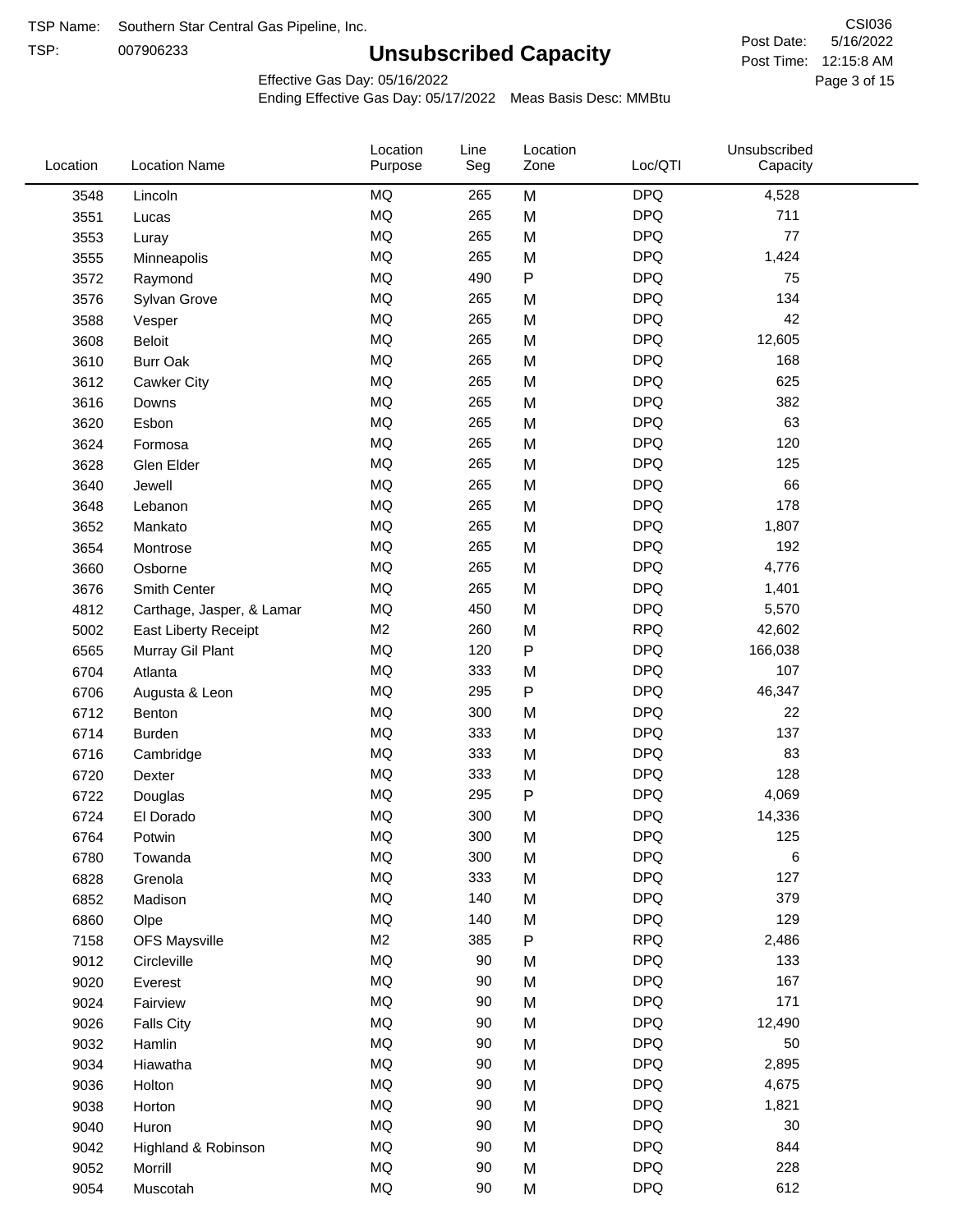TSP:

# **Unsubscribed Capacity**

5/16/2022 Page 4 of 15 Post Time: 12:15:8 AM CSI036 Post Date:

Effective Gas Day: 05/16/2022

| <b>MQ</b><br><b>DPQ</b><br>9057<br>Netawaka<br>90<br>M<br>48<br><b>MQ</b><br><b>DPQ</b><br>12<br>180<br>M<br>9059<br>Nortonville & Winchester<br><b>DPQ</b><br>MQ<br>180<br>M<br>177<br>9064<br>Oskaloosa<br><b>MQ</b><br><b>DPQ</b><br>231<br>180<br>M<br>9066<br>Ozawkie<br><b>MQ</b><br><b>DPQ</b><br>72<br>90<br>M<br>9075<br>Reserve<br><b>MQ</b><br><b>DPQ</b><br>90<br>11,276<br>Sabetha<br>M<br>9079<br><b>MQ</b><br><b>DPQ</b><br>1,271<br>180<br>M<br>9091<br><b>Valley Falls</b><br><b>MQ</b><br><b>DPQ</b><br>250<br>6,996<br>M<br>9093<br>Wathena, Elwood & Troy<br>MQ<br>90<br><b>DPQ</b><br>40<br>M<br>9095<br>Whiting<br><b>MQ</b><br><b>DPQ</b><br>208<br>90<br>M<br>9097<br>Willis<br><b>MQ</b><br><b>DPQ</b><br>36,000<br>145<br>M<br>9657<br>South Glavin, KS TB<br>P<br><b>DPQ</b><br>MQ<br>490<br>279<br>9835<br>Hutchinson<br>M <sub>2</sub><br><b>RPQ</b><br>12,086<br>315<br>P<br>10731<br>Chelin Pld<br><b>MQ</b><br><b>DPQ</b><br>145<br>1,000<br>10847<br>M<br>Olathe, KS East TB<br>M <sub>2</sub><br><b>RPQ</b><br>423<br>146,982<br>M<br>10997<br>EGT Jane - Receipt<br>M <sub>2</sub><br><b>RPQ</b><br>90<br>M<br>23,860<br>11138<br>Anr Brown Emergency<br><b>RPQ</b><br>M <sub>2</sub><br>458<br>P<br>56,705<br>11377<br>Transwestern Canadian - Rec.<br><b>RPQ</b><br>M <sub>2</sub><br>458<br>Ρ<br>11435<br>47,447<br><b>OkTex Marsh Interconnect</b><br><b>MQ</b><br><b>DPQ</b><br>450<br>77<br>11704<br>Alba-Purcell-Neck City<br>M<br><b>MQ</b><br><b>DPQ</b><br>260<br>M<br>3,766<br>11709<br>Carl Junction<br><b>MQ</b><br><b>DPQ</b><br>450<br>6,134<br>M<br>11712<br>Carterville<br><b>MQ</b><br><b>DPQ</b><br>450<br>M<br>1,984<br>11716<br>Duenweg<br><b>MQ</b><br><b>DPQ</b><br>450<br>M<br>44,900<br>11740<br>Joplin-Galloway<br><b>MQ</b><br><b>DPQ</b><br>225<br>370<br>M<br>11772<br><b>Reddings Mill</b><br><b>MQ</b><br><b>DPQ</b><br>450<br>M<br>82<br>11776<br>Saginaw<br><b>MQ</b><br><b>DPQ</b><br>50<br>260<br>M<br>11778<br>Smithfield<br><b>MQ</b><br><b>DPQ</b><br>67<br>450<br>M<br>11779<br><b>Stones Corner</b><br><b>MQ</b><br><b>DPQ</b><br>450<br>3,052<br>11792<br>Webb City<br>M<br>M <sub>2</sub><br>P<br><b>RPQ</b><br>400<br>12,876<br>12723<br>DCP - Kingfisher<br><b>RPQ</b><br>M <sub>2</sub><br>333<br>2,822<br>12782<br>M<br>Herndon Pld<br>M <sub>2</sub><br>458<br>Ρ<br><b>RPQ</b><br>102,797<br>13011<br><b>OGT Mutual</b><br>490<br>P<br><b>RPQ</b><br>M <sub>2</sub><br>29,475<br>13144<br>Own Resources - Waverly<br>M <sub>2</sub><br>390<br>P<br><b>RPQ</b><br>36,616<br>13194<br><b>Superior Carney Plant</b><br><b>RPQ</b><br>M <sub>2</sub><br>490<br>Ρ<br>17,798<br>13565<br>St. Francis<br>MQ<br><b>DPQ</b><br>4,000<br>190<br>M<br>13604<br>Olathe, KS Naval Base TB<br>MQ<br>115<br><b>DPQ</b><br>170,108<br>13644<br>M<br>Kansas City, Kansas<br><b>RPQ</b><br>M <sub>2</sub><br>490<br>P<br>15,750<br>13735<br>State Line Pld<br><b>MQ</b><br><b>DPQ</b><br>195<br>165,756<br>M<br>13745<br>Kansas City, MO<br>MQ<br>235<br><b>DPQ</b><br>223,050<br>13746<br>M<br>Grain Valley & Lake Lotawana<br>MQ<br>235<br><b>DPQ</b><br>60,000<br>13747<br>Kentucky Avenue<br>M<br>115<br><b>DPQ</b><br>MQ<br>267,453<br>13748<br>47th & 71st & Stateline<br>M<br><b>RPQ</b><br>M <sub>2</sub><br>490<br>Ρ<br>44,606<br>13906<br>Bonny Reservoir Pld<br>M <sub>2</sub><br>335<br><b>RPQ</b><br>6,646<br>P<br>14027<br>Mullendore Pld<br>M <sub>2</sub><br><b>RPQ</b><br>3,841<br>140<br>M<br>14155<br>Chase County Pld<br>M <sub>2</sub><br>340<br><b>RPQ</b><br>11,744<br>Ρ<br>14377<br>DCP Mustang Plt<br>M <sub>2</sub><br>495<br><b>RPQ</b><br>32,434<br>14391<br><b>REP - North Williams</b><br>M<br><b>RPQ</b><br>M <sub>2</sub><br>315<br>9,761<br>P<br>14513<br>Cimarron Pipeline<br>M <sub>2</sub><br>490<br>P<br><b>RPQ</b><br>16,513<br>14872<br>Own Resources - Wray<br>M <sub>2</sub><br><b>RPQ</b><br>CIG Riner<br>490<br>Ρ<br>51,538<br>14965 | Location | <b>Location Name</b> | Location<br>Purpose | Line<br>Seg | Location<br>Zone | Loc/QTI | Unsubscribed<br>Capacity |  |
|-------------------------------------------------------------------------------------------------------------------------------------------------------------------------------------------------------------------------------------------------------------------------------------------------------------------------------------------------------------------------------------------------------------------------------------------------------------------------------------------------------------------------------------------------------------------------------------------------------------------------------------------------------------------------------------------------------------------------------------------------------------------------------------------------------------------------------------------------------------------------------------------------------------------------------------------------------------------------------------------------------------------------------------------------------------------------------------------------------------------------------------------------------------------------------------------------------------------------------------------------------------------------------------------------------------------------------------------------------------------------------------------------------------------------------------------------------------------------------------------------------------------------------------------------------------------------------------------------------------------------------------------------------------------------------------------------------------------------------------------------------------------------------------------------------------------------------------------------------------------------------------------------------------------------------------------------------------------------------------------------------------------------------------------------------------------------------------------------------------------------------------------------------------------------------------------------------------------------------------------------------------------------------------------------------------------------------------------------------------------------------------------------------------------------------------------------------------------------------------------------------------------------------------------------------------------------------------------------------------------------------------------------------------------------------------------------------------------------------------------------------------------------------------------------------------------------------------------------------------------------------------------------------------------------------------------------------------------------------------------------------------------------------------------------------------------------------------------------------------------------------------------------------------------------------------------------------------------------------------------------------------------------------------------------------------------------------------------------------------------------------------------------------------------------------------------------------------------------------------------------------------------------------------------------------------------------------------------------------------------------------------------------------------------------------------------------------------------------------------------------------------------------------------------------------------------------------------------------------------------------------------------------------------------------------------------------|----------|----------------------|---------------------|-------------|------------------|---------|--------------------------|--|
|                                                                                                                                                                                                                                                                                                                                                                                                                                                                                                                                                                                                                                                                                                                                                                                                                                                                                                                                                                                                                                                                                                                                                                                                                                                                                                                                                                                                                                                                                                                                                                                                                                                                                                                                                                                                                                                                                                                                                                                                                                                                                                                                                                                                                                                                                                                                                                                                                                                                                                                                                                                                                                                                                                                                                                                                                                                                                                                                                                                                                                                                                                                                                                                                                                                                                                                                                                                                                                                                                                                                                                                                                                                                                                                                                                                                                                                                                                                                                 |          |                      |                     |             |                  |         |                          |  |
|                                                                                                                                                                                                                                                                                                                                                                                                                                                                                                                                                                                                                                                                                                                                                                                                                                                                                                                                                                                                                                                                                                                                                                                                                                                                                                                                                                                                                                                                                                                                                                                                                                                                                                                                                                                                                                                                                                                                                                                                                                                                                                                                                                                                                                                                                                                                                                                                                                                                                                                                                                                                                                                                                                                                                                                                                                                                                                                                                                                                                                                                                                                                                                                                                                                                                                                                                                                                                                                                                                                                                                                                                                                                                                                                                                                                                                                                                                                                                 |          |                      |                     |             |                  |         |                          |  |
|                                                                                                                                                                                                                                                                                                                                                                                                                                                                                                                                                                                                                                                                                                                                                                                                                                                                                                                                                                                                                                                                                                                                                                                                                                                                                                                                                                                                                                                                                                                                                                                                                                                                                                                                                                                                                                                                                                                                                                                                                                                                                                                                                                                                                                                                                                                                                                                                                                                                                                                                                                                                                                                                                                                                                                                                                                                                                                                                                                                                                                                                                                                                                                                                                                                                                                                                                                                                                                                                                                                                                                                                                                                                                                                                                                                                                                                                                                                                                 |          |                      |                     |             |                  |         |                          |  |
|                                                                                                                                                                                                                                                                                                                                                                                                                                                                                                                                                                                                                                                                                                                                                                                                                                                                                                                                                                                                                                                                                                                                                                                                                                                                                                                                                                                                                                                                                                                                                                                                                                                                                                                                                                                                                                                                                                                                                                                                                                                                                                                                                                                                                                                                                                                                                                                                                                                                                                                                                                                                                                                                                                                                                                                                                                                                                                                                                                                                                                                                                                                                                                                                                                                                                                                                                                                                                                                                                                                                                                                                                                                                                                                                                                                                                                                                                                                                                 |          |                      |                     |             |                  |         |                          |  |
|                                                                                                                                                                                                                                                                                                                                                                                                                                                                                                                                                                                                                                                                                                                                                                                                                                                                                                                                                                                                                                                                                                                                                                                                                                                                                                                                                                                                                                                                                                                                                                                                                                                                                                                                                                                                                                                                                                                                                                                                                                                                                                                                                                                                                                                                                                                                                                                                                                                                                                                                                                                                                                                                                                                                                                                                                                                                                                                                                                                                                                                                                                                                                                                                                                                                                                                                                                                                                                                                                                                                                                                                                                                                                                                                                                                                                                                                                                                                                 |          |                      |                     |             |                  |         |                          |  |
|                                                                                                                                                                                                                                                                                                                                                                                                                                                                                                                                                                                                                                                                                                                                                                                                                                                                                                                                                                                                                                                                                                                                                                                                                                                                                                                                                                                                                                                                                                                                                                                                                                                                                                                                                                                                                                                                                                                                                                                                                                                                                                                                                                                                                                                                                                                                                                                                                                                                                                                                                                                                                                                                                                                                                                                                                                                                                                                                                                                                                                                                                                                                                                                                                                                                                                                                                                                                                                                                                                                                                                                                                                                                                                                                                                                                                                                                                                                                                 |          |                      |                     |             |                  |         |                          |  |
|                                                                                                                                                                                                                                                                                                                                                                                                                                                                                                                                                                                                                                                                                                                                                                                                                                                                                                                                                                                                                                                                                                                                                                                                                                                                                                                                                                                                                                                                                                                                                                                                                                                                                                                                                                                                                                                                                                                                                                                                                                                                                                                                                                                                                                                                                                                                                                                                                                                                                                                                                                                                                                                                                                                                                                                                                                                                                                                                                                                                                                                                                                                                                                                                                                                                                                                                                                                                                                                                                                                                                                                                                                                                                                                                                                                                                                                                                                                                                 |          |                      |                     |             |                  |         |                          |  |
|                                                                                                                                                                                                                                                                                                                                                                                                                                                                                                                                                                                                                                                                                                                                                                                                                                                                                                                                                                                                                                                                                                                                                                                                                                                                                                                                                                                                                                                                                                                                                                                                                                                                                                                                                                                                                                                                                                                                                                                                                                                                                                                                                                                                                                                                                                                                                                                                                                                                                                                                                                                                                                                                                                                                                                                                                                                                                                                                                                                                                                                                                                                                                                                                                                                                                                                                                                                                                                                                                                                                                                                                                                                                                                                                                                                                                                                                                                                                                 |          |                      |                     |             |                  |         |                          |  |
|                                                                                                                                                                                                                                                                                                                                                                                                                                                                                                                                                                                                                                                                                                                                                                                                                                                                                                                                                                                                                                                                                                                                                                                                                                                                                                                                                                                                                                                                                                                                                                                                                                                                                                                                                                                                                                                                                                                                                                                                                                                                                                                                                                                                                                                                                                                                                                                                                                                                                                                                                                                                                                                                                                                                                                                                                                                                                                                                                                                                                                                                                                                                                                                                                                                                                                                                                                                                                                                                                                                                                                                                                                                                                                                                                                                                                                                                                                                                                 |          |                      |                     |             |                  |         |                          |  |
|                                                                                                                                                                                                                                                                                                                                                                                                                                                                                                                                                                                                                                                                                                                                                                                                                                                                                                                                                                                                                                                                                                                                                                                                                                                                                                                                                                                                                                                                                                                                                                                                                                                                                                                                                                                                                                                                                                                                                                                                                                                                                                                                                                                                                                                                                                                                                                                                                                                                                                                                                                                                                                                                                                                                                                                                                                                                                                                                                                                                                                                                                                                                                                                                                                                                                                                                                                                                                                                                                                                                                                                                                                                                                                                                                                                                                                                                                                                                                 |          |                      |                     |             |                  |         |                          |  |
|                                                                                                                                                                                                                                                                                                                                                                                                                                                                                                                                                                                                                                                                                                                                                                                                                                                                                                                                                                                                                                                                                                                                                                                                                                                                                                                                                                                                                                                                                                                                                                                                                                                                                                                                                                                                                                                                                                                                                                                                                                                                                                                                                                                                                                                                                                                                                                                                                                                                                                                                                                                                                                                                                                                                                                                                                                                                                                                                                                                                                                                                                                                                                                                                                                                                                                                                                                                                                                                                                                                                                                                                                                                                                                                                                                                                                                                                                                                                                 |          |                      |                     |             |                  |         |                          |  |
|                                                                                                                                                                                                                                                                                                                                                                                                                                                                                                                                                                                                                                                                                                                                                                                                                                                                                                                                                                                                                                                                                                                                                                                                                                                                                                                                                                                                                                                                                                                                                                                                                                                                                                                                                                                                                                                                                                                                                                                                                                                                                                                                                                                                                                                                                                                                                                                                                                                                                                                                                                                                                                                                                                                                                                                                                                                                                                                                                                                                                                                                                                                                                                                                                                                                                                                                                                                                                                                                                                                                                                                                                                                                                                                                                                                                                                                                                                                                                 |          |                      |                     |             |                  |         |                          |  |
|                                                                                                                                                                                                                                                                                                                                                                                                                                                                                                                                                                                                                                                                                                                                                                                                                                                                                                                                                                                                                                                                                                                                                                                                                                                                                                                                                                                                                                                                                                                                                                                                                                                                                                                                                                                                                                                                                                                                                                                                                                                                                                                                                                                                                                                                                                                                                                                                                                                                                                                                                                                                                                                                                                                                                                                                                                                                                                                                                                                                                                                                                                                                                                                                                                                                                                                                                                                                                                                                                                                                                                                                                                                                                                                                                                                                                                                                                                                                                 |          |                      |                     |             |                  |         |                          |  |
|                                                                                                                                                                                                                                                                                                                                                                                                                                                                                                                                                                                                                                                                                                                                                                                                                                                                                                                                                                                                                                                                                                                                                                                                                                                                                                                                                                                                                                                                                                                                                                                                                                                                                                                                                                                                                                                                                                                                                                                                                                                                                                                                                                                                                                                                                                                                                                                                                                                                                                                                                                                                                                                                                                                                                                                                                                                                                                                                                                                                                                                                                                                                                                                                                                                                                                                                                                                                                                                                                                                                                                                                                                                                                                                                                                                                                                                                                                                                                 |          |                      |                     |             |                  |         |                          |  |
|                                                                                                                                                                                                                                                                                                                                                                                                                                                                                                                                                                                                                                                                                                                                                                                                                                                                                                                                                                                                                                                                                                                                                                                                                                                                                                                                                                                                                                                                                                                                                                                                                                                                                                                                                                                                                                                                                                                                                                                                                                                                                                                                                                                                                                                                                                                                                                                                                                                                                                                                                                                                                                                                                                                                                                                                                                                                                                                                                                                                                                                                                                                                                                                                                                                                                                                                                                                                                                                                                                                                                                                                                                                                                                                                                                                                                                                                                                                                                 |          |                      |                     |             |                  |         |                          |  |
|                                                                                                                                                                                                                                                                                                                                                                                                                                                                                                                                                                                                                                                                                                                                                                                                                                                                                                                                                                                                                                                                                                                                                                                                                                                                                                                                                                                                                                                                                                                                                                                                                                                                                                                                                                                                                                                                                                                                                                                                                                                                                                                                                                                                                                                                                                                                                                                                                                                                                                                                                                                                                                                                                                                                                                                                                                                                                                                                                                                                                                                                                                                                                                                                                                                                                                                                                                                                                                                                                                                                                                                                                                                                                                                                                                                                                                                                                                                                                 |          |                      |                     |             |                  |         |                          |  |
|                                                                                                                                                                                                                                                                                                                                                                                                                                                                                                                                                                                                                                                                                                                                                                                                                                                                                                                                                                                                                                                                                                                                                                                                                                                                                                                                                                                                                                                                                                                                                                                                                                                                                                                                                                                                                                                                                                                                                                                                                                                                                                                                                                                                                                                                                                                                                                                                                                                                                                                                                                                                                                                                                                                                                                                                                                                                                                                                                                                                                                                                                                                                                                                                                                                                                                                                                                                                                                                                                                                                                                                                                                                                                                                                                                                                                                                                                                                                                 |          |                      |                     |             |                  |         |                          |  |
|                                                                                                                                                                                                                                                                                                                                                                                                                                                                                                                                                                                                                                                                                                                                                                                                                                                                                                                                                                                                                                                                                                                                                                                                                                                                                                                                                                                                                                                                                                                                                                                                                                                                                                                                                                                                                                                                                                                                                                                                                                                                                                                                                                                                                                                                                                                                                                                                                                                                                                                                                                                                                                                                                                                                                                                                                                                                                                                                                                                                                                                                                                                                                                                                                                                                                                                                                                                                                                                                                                                                                                                                                                                                                                                                                                                                                                                                                                                                                 |          |                      |                     |             |                  |         |                          |  |
|                                                                                                                                                                                                                                                                                                                                                                                                                                                                                                                                                                                                                                                                                                                                                                                                                                                                                                                                                                                                                                                                                                                                                                                                                                                                                                                                                                                                                                                                                                                                                                                                                                                                                                                                                                                                                                                                                                                                                                                                                                                                                                                                                                                                                                                                                                                                                                                                                                                                                                                                                                                                                                                                                                                                                                                                                                                                                                                                                                                                                                                                                                                                                                                                                                                                                                                                                                                                                                                                                                                                                                                                                                                                                                                                                                                                                                                                                                                                                 |          |                      |                     |             |                  |         |                          |  |
|                                                                                                                                                                                                                                                                                                                                                                                                                                                                                                                                                                                                                                                                                                                                                                                                                                                                                                                                                                                                                                                                                                                                                                                                                                                                                                                                                                                                                                                                                                                                                                                                                                                                                                                                                                                                                                                                                                                                                                                                                                                                                                                                                                                                                                                                                                                                                                                                                                                                                                                                                                                                                                                                                                                                                                                                                                                                                                                                                                                                                                                                                                                                                                                                                                                                                                                                                                                                                                                                                                                                                                                                                                                                                                                                                                                                                                                                                                                                                 |          |                      |                     |             |                  |         |                          |  |
|                                                                                                                                                                                                                                                                                                                                                                                                                                                                                                                                                                                                                                                                                                                                                                                                                                                                                                                                                                                                                                                                                                                                                                                                                                                                                                                                                                                                                                                                                                                                                                                                                                                                                                                                                                                                                                                                                                                                                                                                                                                                                                                                                                                                                                                                                                                                                                                                                                                                                                                                                                                                                                                                                                                                                                                                                                                                                                                                                                                                                                                                                                                                                                                                                                                                                                                                                                                                                                                                                                                                                                                                                                                                                                                                                                                                                                                                                                                                                 |          |                      |                     |             |                  |         |                          |  |
|                                                                                                                                                                                                                                                                                                                                                                                                                                                                                                                                                                                                                                                                                                                                                                                                                                                                                                                                                                                                                                                                                                                                                                                                                                                                                                                                                                                                                                                                                                                                                                                                                                                                                                                                                                                                                                                                                                                                                                                                                                                                                                                                                                                                                                                                                                                                                                                                                                                                                                                                                                                                                                                                                                                                                                                                                                                                                                                                                                                                                                                                                                                                                                                                                                                                                                                                                                                                                                                                                                                                                                                                                                                                                                                                                                                                                                                                                                                                                 |          |                      |                     |             |                  |         |                          |  |
|                                                                                                                                                                                                                                                                                                                                                                                                                                                                                                                                                                                                                                                                                                                                                                                                                                                                                                                                                                                                                                                                                                                                                                                                                                                                                                                                                                                                                                                                                                                                                                                                                                                                                                                                                                                                                                                                                                                                                                                                                                                                                                                                                                                                                                                                                                                                                                                                                                                                                                                                                                                                                                                                                                                                                                                                                                                                                                                                                                                                                                                                                                                                                                                                                                                                                                                                                                                                                                                                                                                                                                                                                                                                                                                                                                                                                                                                                                                                                 |          |                      |                     |             |                  |         |                          |  |
|                                                                                                                                                                                                                                                                                                                                                                                                                                                                                                                                                                                                                                                                                                                                                                                                                                                                                                                                                                                                                                                                                                                                                                                                                                                                                                                                                                                                                                                                                                                                                                                                                                                                                                                                                                                                                                                                                                                                                                                                                                                                                                                                                                                                                                                                                                                                                                                                                                                                                                                                                                                                                                                                                                                                                                                                                                                                                                                                                                                                                                                                                                                                                                                                                                                                                                                                                                                                                                                                                                                                                                                                                                                                                                                                                                                                                                                                                                                                                 |          |                      |                     |             |                  |         |                          |  |
|                                                                                                                                                                                                                                                                                                                                                                                                                                                                                                                                                                                                                                                                                                                                                                                                                                                                                                                                                                                                                                                                                                                                                                                                                                                                                                                                                                                                                                                                                                                                                                                                                                                                                                                                                                                                                                                                                                                                                                                                                                                                                                                                                                                                                                                                                                                                                                                                                                                                                                                                                                                                                                                                                                                                                                                                                                                                                                                                                                                                                                                                                                                                                                                                                                                                                                                                                                                                                                                                                                                                                                                                                                                                                                                                                                                                                                                                                                                                                 |          |                      |                     |             |                  |         |                          |  |
|                                                                                                                                                                                                                                                                                                                                                                                                                                                                                                                                                                                                                                                                                                                                                                                                                                                                                                                                                                                                                                                                                                                                                                                                                                                                                                                                                                                                                                                                                                                                                                                                                                                                                                                                                                                                                                                                                                                                                                                                                                                                                                                                                                                                                                                                                                                                                                                                                                                                                                                                                                                                                                                                                                                                                                                                                                                                                                                                                                                                                                                                                                                                                                                                                                                                                                                                                                                                                                                                                                                                                                                                                                                                                                                                                                                                                                                                                                                                                 |          |                      |                     |             |                  |         |                          |  |
|                                                                                                                                                                                                                                                                                                                                                                                                                                                                                                                                                                                                                                                                                                                                                                                                                                                                                                                                                                                                                                                                                                                                                                                                                                                                                                                                                                                                                                                                                                                                                                                                                                                                                                                                                                                                                                                                                                                                                                                                                                                                                                                                                                                                                                                                                                                                                                                                                                                                                                                                                                                                                                                                                                                                                                                                                                                                                                                                                                                                                                                                                                                                                                                                                                                                                                                                                                                                                                                                                                                                                                                                                                                                                                                                                                                                                                                                                                                                                 |          |                      |                     |             |                  |         |                          |  |
|                                                                                                                                                                                                                                                                                                                                                                                                                                                                                                                                                                                                                                                                                                                                                                                                                                                                                                                                                                                                                                                                                                                                                                                                                                                                                                                                                                                                                                                                                                                                                                                                                                                                                                                                                                                                                                                                                                                                                                                                                                                                                                                                                                                                                                                                                                                                                                                                                                                                                                                                                                                                                                                                                                                                                                                                                                                                                                                                                                                                                                                                                                                                                                                                                                                                                                                                                                                                                                                                                                                                                                                                                                                                                                                                                                                                                                                                                                                                                 |          |                      |                     |             |                  |         |                          |  |
|                                                                                                                                                                                                                                                                                                                                                                                                                                                                                                                                                                                                                                                                                                                                                                                                                                                                                                                                                                                                                                                                                                                                                                                                                                                                                                                                                                                                                                                                                                                                                                                                                                                                                                                                                                                                                                                                                                                                                                                                                                                                                                                                                                                                                                                                                                                                                                                                                                                                                                                                                                                                                                                                                                                                                                                                                                                                                                                                                                                                                                                                                                                                                                                                                                                                                                                                                                                                                                                                                                                                                                                                                                                                                                                                                                                                                                                                                                                                                 |          |                      |                     |             |                  |         |                          |  |
|                                                                                                                                                                                                                                                                                                                                                                                                                                                                                                                                                                                                                                                                                                                                                                                                                                                                                                                                                                                                                                                                                                                                                                                                                                                                                                                                                                                                                                                                                                                                                                                                                                                                                                                                                                                                                                                                                                                                                                                                                                                                                                                                                                                                                                                                                                                                                                                                                                                                                                                                                                                                                                                                                                                                                                                                                                                                                                                                                                                                                                                                                                                                                                                                                                                                                                                                                                                                                                                                                                                                                                                                                                                                                                                                                                                                                                                                                                                                                 |          |                      |                     |             |                  |         |                          |  |
|                                                                                                                                                                                                                                                                                                                                                                                                                                                                                                                                                                                                                                                                                                                                                                                                                                                                                                                                                                                                                                                                                                                                                                                                                                                                                                                                                                                                                                                                                                                                                                                                                                                                                                                                                                                                                                                                                                                                                                                                                                                                                                                                                                                                                                                                                                                                                                                                                                                                                                                                                                                                                                                                                                                                                                                                                                                                                                                                                                                                                                                                                                                                                                                                                                                                                                                                                                                                                                                                                                                                                                                                                                                                                                                                                                                                                                                                                                                                                 |          |                      |                     |             |                  |         |                          |  |
|                                                                                                                                                                                                                                                                                                                                                                                                                                                                                                                                                                                                                                                                                                                                                                                                                                                                                                                                                                                                                                                                                                                                                                                                                                                                                                                                                                                                                                                                                                                                                                                                                                                                                                                                                                                                                                                                                                                                                                                                                                                                                                                                                                                                                                                                                                                                                                                                                                                                                                                                                                                                                                                                                                                                                                                                                                                                                                                                                                                                                                                                                                                                                                                                                                                                                                                                                                                                                                                                                                                                                                                                                                                                                                                                                                                                                                                                                                                                                 |          |                      |                     |             |                  |         |                          |  |
|                                                                                                                                                                                                                                                                                                                                                                                                                                                                                                                                                                                                                                                                                                                                                                                                                                                                                                                                                                                                                                                                                                                                                                                                                                                                                                                                                                                                                                                                                                                                                                                                                                                                                                                                                                                                                                                                                                                                                                                                                                                                                                                                                                                                                                                                                                                                                                                                                                                                                                                                                                                                                                                                                                                                                                                                                                                                                                                                                                                                                                                                                                                                                                                                                                                                                                                                                                                                                                                                                                                                                                                                                                                                                                                                                                                                                                                                                                                                                 |          |                      |                     |             |                  |         |                          |  |
|                                                                                                                                                                                                                                                                                                                                                                                                                                                                                                                                                                                                                                                                                                                                                                                                                                                                                                                                                                                                                                                                                                                                                                                                                                                                                                                                                                                                                                                                                                                                                                                                                                                                                                                                                                                                                                                                                                                                                                                                                                                                                                                                                                                                                                                                                                                                                                                                                                                                                                                                                                                                                                                                                                                                                                                                                                                                                                                                                                                                                                                                                                                                                                                                                                                                                                                                                                                                                                                                                                                                                                                                                                                                                                                                                                                                                                                                                                                                                 |          |                      |                     |             |                  |         |                          |  |
|                                                                                                                                                                                                                                                                                                                                                                                                                                                                                                                                                                                                                                                                                                                                                                                                                                                                                                                                                                                                                                                                                                                                                                                                                                                                                                                                                                                                                                                                                                                                                                                                                                                                                                                                                                                                                                                                                                                                                                                                                                                                                                                                                                                                                                                                                                                                                                                                                                                                                                                                                                                                                                                                                                                                                                                                                                                                                                                                                                                                                                                                                                                                                                                                                                                                                                                                                                                                                                                                                                                                                                                                                                                                                                                                                                                                                                                                                                                                                 |          |                      |                     |             |                  |         |                          |  |
|                                                                                                                                                                                                                                                                                                                                                                                                                                                                                                                                                                                                                                                                                                                                                                                                                                                                                                                                                                                                                                                                                                                                                                                                                                                                                                                                                                                                                                                                                                                                                                                                                                                                                                                                                                                                                                                                                                                                                                                                                                                                                                                                                                                                                                                                                                                                                                                                                                                                                                                                                                                                                                                                                                                                                                                                                                                                                                                                                                                                                                                                                                                                                                                                                                                                                                                                                                                                                                                                                                                                                                                                                                                                                                                                                                                                                                                                                                                                                 |          |                      |                     |             |                  |         |                          |  |
|                                                                                                                                                                                                                                                                                                                                                                                                                                                                                                                                                                                                                                                                                                                                                                                                                                                                                                                                                                                                                                                                                                                                                                                                                                                                                                                                                                                                                                                                                                                                                                                                                                                                                                                                                                                                                                                                                                                                                                                                                                                                                                                                                                                                                                                                                                                                                                                                                                                                                                                                                                                                                                                                                                                                                                                                                                                                                                                                                                                                                                                                                                                                                                                                                                                                                                                                                                                                                                                                                                                                                                                                                                                                                                                                                                                                                                                                                                                                                 |          |                      |                     |             |                  |         |                          |  |
|                                                                                                                                                                                                                                                                                                                                                                                                                                                                                                                                                                                                                                                                                                                                                                                                                                                                                                                                                                                                                                                                                                                                                                                                                                                                                                                                                                                                                                                                                                                                                                                                                                                                                                                                                                                                                                                                                                                                                                                                                                                                                                                                                                                                                                                                                                                                                                                                                                                                                                                                                                                                                                                                                                                                                                                                                                                                                                                                                                                                                                                                                                                                                                                                                                                                                                                                                                                                                                                                                                                                                                                                                                                                                                                                                                                                                                                                                                                                                 |          |                      |                     |             |                  |         |                          |  |
|                                                                                                                                                                                                                                                                                                                                                                                                                                                                                                                                                                                                                                                                                                                                                                                                                                                                                                                                                                                                                                                                                                                                                                                                                                                                                                                                                                                                                                                                                                                                                                                                                                                                                                                                                                                                                                                                                                                                                                                                                                                                                                                                                                                                                                                                                                                                                                                                                                                                                                                                                                                                                                                                                                                                                                                                                                                                                                                                                                                                                                                                                                                                                                                                                                                                                                                                                                                                                                                                                                                                                                                                                                                                                                                                                                                                                                                                                                                                                 |          |                      |                     |             |                  |         |                          |  |
|                                                                                                                                                                                                                                                                                                                                                                                                                                                                                                                                                                                                                                                                                                                                                                                                                                                                                                                                                                                                                                                                                                                                                                                                                                                                                                                                                                                                                                                                                                                                                                                                                                                                                                                                                                                                                                                                                                                                                                                                                                                                                                                                                                                                                                                                                                                                                                                                                                                                                                                                                                                                                                                                                                                                                                                                                                                                                                                                                                                                                                                                                                                                                                                                                                                                                                                                                                                                                                                                                                                                                                                                                                                                                                                                                                                                                                                                                                                                                 |          |                      |                     |             |                  |         |                          |  |
|                                                                                                                                                                                                                                                                                                                                                                                                                                                                                                                                                                                                                                                                                                                                                                                                                                                                                                                                                                                                                                                                                                                                                                                                                                                                                                                                                                                                                                                                                                                                                                                                                                                                                                                                                                                                                                                                                                                                                                                                                                                                                                                                                                                                                                                                                                                                                                                                                                                                                                                                                                                                                                                                                                                                                                                                                                                                                                                                                                                                                                                                                                                                                                                                                                                                                                                                                                                                                                                                                                                                                                                                                                                                                                                                                                                                                                                                                                                                                 |          |                      |                     |             |                  |         |                          |  |
|                                                                                                                                                                                                                                                                                                                                                                                                                                                                                                                                                                                                                                                                                                                                                                                                                                                                                                                                                                                                                                                                                                                                                                                                                                                                                                                                                                                                                                                                                                                                                                                                                                                                                                                                                                                                                                                                                                                                                                                                                                                                                                                                                                                                                                                                                                                                                                                                                                                                                                                                                                                                                                                                                                                                                                                                                                                                                                                                                                                                                                                                                                                                                                                                                                                                                                                                                                                                                                                                                                                                                                                                                                                                                                                                                                                                                                                                                                                                                 |          |                      |                     |             |                  |         |                          |  |
|                                                                                                                                                                                                                                                                                                                                                                                                                                                                                                                                                                                                                                                                                                                                                                                                                                                                                                                                                                                                                                                                                                                                                                                                                                                                                                                                                                                                                                                                                                                                                                                                                                                                                                                                                                                                                                                                                                                                                                                                                                                                                                                                                                                                                                                                                                                                                                                                                                                                                                                                                                                                                                                                                                                                                                                                                                                                                                                                                                                                                                                                                                                                                                                                                                                                                                                                                                                                                                                                                                                                                                                                                                                                                                                                                                                                                                                                                                                                                 |          |                      |                     |             |                  |         |                          |  |
|                                                                                                                                                                                                                                                                                                                                                                                                                                                                                                                                                                                                                                                                                                                                                                                                                                                                                                                                                                                                                                                                                                                                                                                                                                                                                                                                                                                                                                                                                                                                                                                                                                                                                                                                                                                                                                                                                                                                                                                                                                                                                                                                                                                                                                                                                                                                                                                                                                                                                                                                                                                                                                                                                                                                                                                                                                                                                                                                                                                                                                                                                                                                                                                                                                                                                                                                                                                                                                                                                                                                                                                                                                                                                                                                                                                                                                                                                                                                                 |          |                      |                     |             |                  |         |                          |  |
|                                                                                                                                                                                                                                                                                                                                                                                                                                                                                                                                                                                                                                                                                                                                                                                                                                                                                                                                                                                                                                                                                                                                                                                                                                                                                                                                                                                                                                                                                                                                                                                                                                                                                                                                                                                                                                                                                                                                                                                                                                                                                                                                                                                                                                                                                                                                                                                                                                                                                                                                                                                                                                                                                                                                                                                                                                                                                                                                                                                                                                                                                                                                                                                                                                                                                                                                                                                                                                                                                                                                                                                                                                                                                                                                                                                                                                                                                                                                                 |          |                      |                     |             |                  |         |                          |  |
|                                                                                                                                                                                                                                                                                                                                                                                                                                                                                                                                                                                                                                                                                                                                                                                                                                                                                                                                                                                                                                                                                                                                                                                                                                                                                                                                                                                                                                                                                                                                                                                                                                                                                                                                                                                                                                                                                                                                                                                                                                                                                                                                                                                                                                                                                                                                                                                                                                                                                                                                                                                                                                                                                                                                                                                                                                                                                                                                                                                                                                                                                                                                                                                                                                                                                                                                                                                                                                                                                                                                                                                                                                                                                                                                                                                                                                                                                                                                                 |          |                      |                     |             |                  |         |                          |  |
|                                                                                                                                                                                                                                                                                                                                                                                                                                                                                                                                                                                                                                                                                                                                                                                                                                                                                                                                                                                                                                                                                                                                                                                                                                                                                                                                                                                                                                                                                                                                                                                                                                                                                                                                                                                                                                                                                                                                                                                                                                                                                                                                                                                                                                                                                                                                                                                                                                                                                                                                                                                                                                                                                                                                                                                                                                                                                                                                                                                                                                                                                                                                                                                                                                                                                                                                                                                                                                                                                                                                                                                                                                                                                                                                                                                                                                                                                                                                                 |          |                      |                     |             |                  |         |                          |  |
|                                                                                                                                                                                                                                                                                                                                                                                                                                                                                                                                                                                                                                                                                                                                                                                                                                                                                                                                                                                                                                                                                                                                                                                                                                                                                                                                                                                                                                                                                                                                                                                                                                                                                                                                                                                                                                                                                                                                                                                                                                                                                                                                                                                                                                                                                                                                                                                                                                                                                                                                                                                                                                                                                                                                                                                                                                                                                                                                                                                                                                                                                                                                                                                                                                                                                                                                                                                                                                                                                                                                                                                                                                                                                                                                                                                                                                                                                                                                                 |          |                      |                     |             |                  |         |                          |  |
|                                                                                                                                                                                                                                                                                                                                                                                                                                                                                                                                                                                                                                                                                                                                                                                                                                                                                                                                                                                                                                                                                                                                                                                                                                                                                                                                                                                                                                                                                                                                                                                                                                                                                                                                                                                                                                                                                                                                                                                                                                                                                                                                                                                                                                                                                                                                                                                                                                                                                                                                                                                                                                                                                                                                                                                                                                                                                                                                                                                                                                                                                                                                                                                                                                                                                                                                                                                                                                                                                                                                                                                                                                                                                                                                                                                                                                                                                                                                                 |          |                      |                     |             |                  |         |                          |  |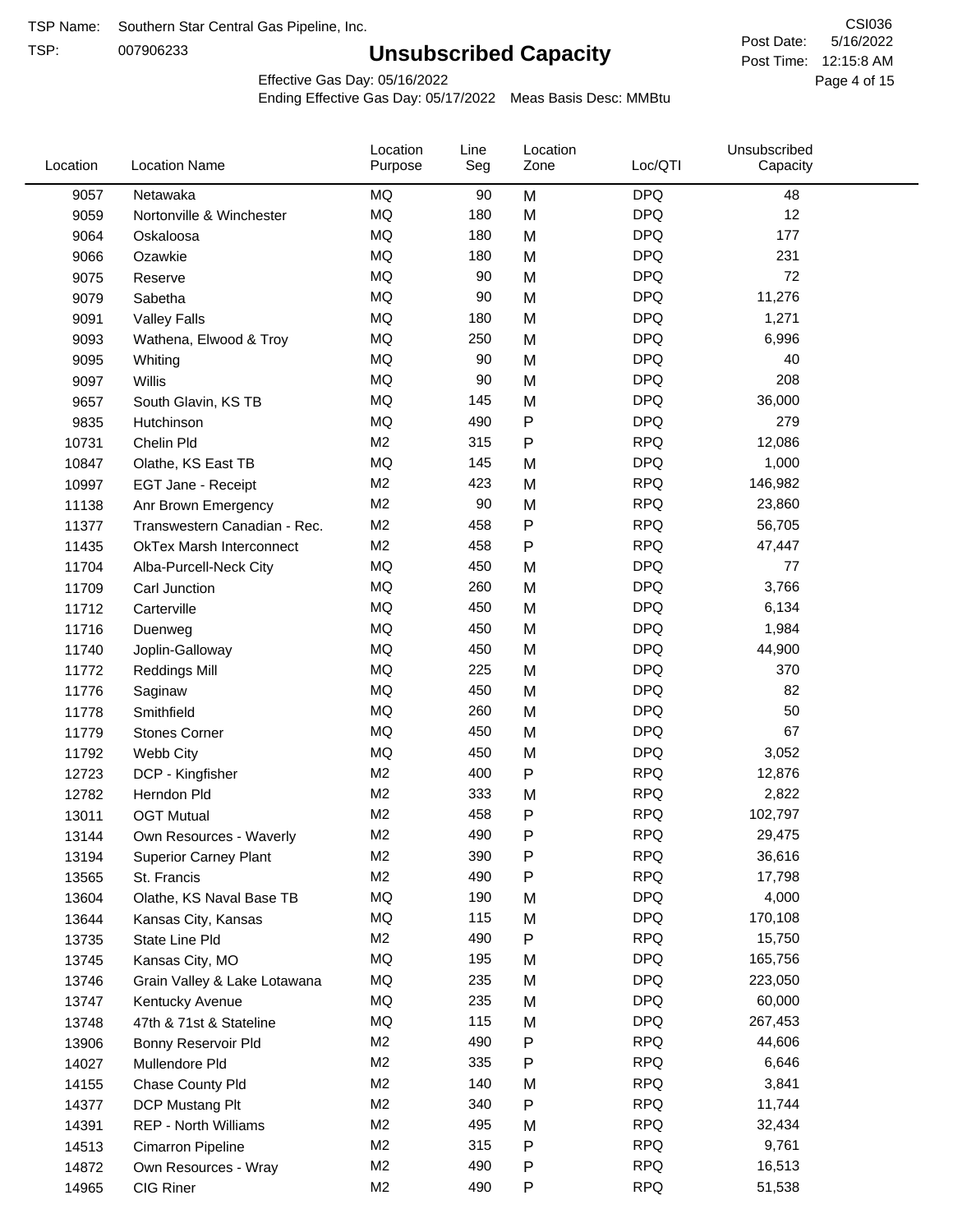TSP:

# **Unsubscribed Capacity**

5/16/2022 Page 5 of 15 Post Time: 12:15:8 AM CSI036 Post Date:

Effective Gas Day: 05/16/2022

| Location | <b>Location Name</b>               | Location<br>Purpose | Line<br>Seg | Location<br>Zone | Loc/QTI    | Unsubscribed<br>Capacity |  |
|----------|------------------------------------|---------------------|-------------|------------------|------------|--------------------------|--|
| 14971    | <b>KGST Ark River</b>              | M <sub>2</sub>      | 130         | ${\sf P}$        | <b>RPQ</b> | 56,934                   |  |
| 15011    | <b>EOIT Noble</b>                  | M <sub>2</sub>      | 400         | P                | <b>RPQ</b> | 46,050                   |  |
| 15012    | Cleveland Mo                       | <b>MQ</b>           | 235         | M                | <b>DPQ</b> | 26                       |  |
| 15020    | East Lynne & Garden City           | MQ                  | 235         | M                | <b>DPQ</b> | 830                      |  |
| 15024    | Freeman                            | <b>MQ</b>           | 235         | M                | <b>DPQ</b> | 76                       |  |
| 15032    | Holden                             | <b>MQ</b>           | 235         | M                | <b>DPQ</b> | 4,017                    |  |
| 15044    | Kingsville                         | MQ                  | 235         | M                | <b>DPQ</b> | 41                       |  |
| 15050    | Lone Jack                          | MQ                  | 235         | M                | <b>DPQ</b> | 288                      |  |
| 15064    | Peculiar                           | <b>MQ</b>           | 235         | M                | <b>DPQ</b> | 2,265                    |  |
| 15066    | <b>Pleasant Hill</b>               | <b>MQ</b>           | 235         | M                | <b>DPQ</b> | 4,776                    |  |
| 15117    | Hulah                              | M <sub>2</sub>      | 335         | ${\sf P}$        | <b>RPQ</b> | 2,730                    |  |
| 15142    | <b>EOIT McClain</b>                | M <sub>2</sub>      | 385         | ${\sf P}$        | <b>RPQ</b> | 91,338                   |  |
| 15216    | Dearborn MO                        | MQ                  | 250         | M                | <b>DPQ</b> | 1,372                    |  |
| 15223    | Nimrod                             | M <sub>2</sub>      | 340         | ${\sf P}$        | <b>RPQ</b> | 23,446                   |  |
| 15236    | Questar Skull Creek                | M2                  | 490         | P                | <b>RPQ</b> | 48,874                   |  |
| 15253    | DCP - Cimarron Plant               | M <sub>2</sub>      | 458         | ${\sf P}$        | <b>RPQ</b> | 117,425                  |  |
| 15256    | New Market & Trimble               | MQ                  | 250         | M                | <b>DPQ</b> | 92                       |  |
| 15266    | <b>CIG Floris</b>                  | M <sub>2</sub>      | 315         | P                | <b>RPQ</b> | 81,012                   |  |
| 15300    | <b>OFS Stateline</b>               | M <sub>2</sub>      | 458         | P                | <b>RPQ</b> | 48,284                   |  |
| 15343    | St. Francis Pld                    | M <sub>2</sub>      | 490         | P                | <b>RPQ</b> | 13,960                   |  |
| 15405    | Golden Gas Pld                     | M <sub>2</sub>      | 315         | P                | <b>RPQ</b> | 25,274                   |  |
| 15430    | Velma Gas Plant                    | M <sub>2</sub>      | 385         | P                | <b>RPQ</b> | 53,846                   |  |
| 15433    | Scout - Satanta                    | M <sub>2</sub>      | 130         | P                | <b>RPQ</b> | 185,442                  |  |
| 15857    | DCP - Sholem                       | M <sub>2</sub>      | 385         | P                | <b>RPQ</b> | 2,182                    |  |
| 15907    | Cowley Gas Systems, LLC            | M <sub>2</sub>      | 333         | M                | <b>RPQ</b> | 3,084                    |  |
| 16013    | South Olathe TB                    | MQ                  | 145         | M                | <b>DPQ</b> | 24,000                   |  |
| 16289    | Scout - Jayhawk                    | M <sub>2</sub>      | 130         | P                | <b>RPQ</b> | 122,886                  |  |
| 16294    | Wamsutter - Echo Springs           | M <sub>2</sub>      | 490         | P                | <b>RPQ</b> | 223,278                  |  |
| 16376    | Salt Plains Storage                | M <sub>2</sub>      | 315         | P                | <b>RPQ</b> | 225,257                  |  |
| 16453    | <b>ETC Texas Pipeline Beaver</b>   | M <sub>2</sub>      | 315         | P                | <b>RPQ</b> | 86,510                   |  |
| 16478    | Envirotek Fuel Systems Inc         | M <sub>2</sub>      | 497         | P                | <b>RPQ</b> | 4,818                    |  |
| 16508    | Blue Jacket                        | <b>MQ</b>           | 225         | M                | <b>DPQ</b> | 81                       |  |
| 16516    | Commerce                           | MQ                  | 225         | M                | <b>DPQ</b> | 6,869                    |  |
| 16532    | Hockerville                        | MQ                  | 225         | M                | <b>DPQ</b> | 219                      |  |
| 16534    | Quapaw                             | M <sub>2</sub>      | 225         | M                | <b>RPQ</b> | 29,362                   |  |
| 16552    | Miami                              | MQ                  | 225         | M                | <b>DPQ</b> | 28,664                   |  |
| 16562    | Republican                         | M2                  | 490         | P                | <b>RPQ</b> | 108,219                  |  |
| 16568    | Quapaw                             | MQ                  | 225         | M                | <b>DPQ</b> | 342                      |  |
| 16582    | EnergyVest - W Lenapah             | M2                  | 225         | M                | <b>RPQ</b> | 17,625                   |  |
| 16583    | Cranor Tap                         | M2                  | 497         | P                | <b>RPQ</b> | 6,060                    |  |
| 16584    | Oneok Westex Hemphill              | M <sub>2</sub>      | 458         | P                | <b>RPQ</b> | 39,428                   |  |
| 16592    | <b>TIGT Sugar Creek</b>            | M <sub>2</sub>      | 235         | M                | <b>RPQ</b> | 15,186                   |  |
| 16593    | <b>TIGT Glavin</b>                 | M <sub>2</sub>      | 190         | M                | <b>RPQ</b> | 113,678                  |  |
| 16604    | Osage Hills                        | M <sub>2</sub>      | 357         | Ρ                | <b>RPQ</b> | 10,303                   |  |
| 16620    | ETC Texas Pipeline Canadian        | M <sub>2</sub>      | 458         | Ρ                | <b>RPQ</b> | 39,194                   |  |
| 16621    | <b>ETC Texas Pipeline Hemphill</b> | M2                  | 458         | P                | <b>RPQ</b> | 61,340                   |  |
| 16667    | ECQ Pipeline - Powell              | M2                  | 117         | M                | <b>RPQ</b> | 13,610                   |  |
| 16679    | Fox Plant                          | M <sub>2</sub>      | 385         | P                | <b>RPQ</b> | 5,174                    |  |
| 16746    | Roxanna                            | M2                  | 495         | M                | <b>RPQ</b> | 4,505                    |  |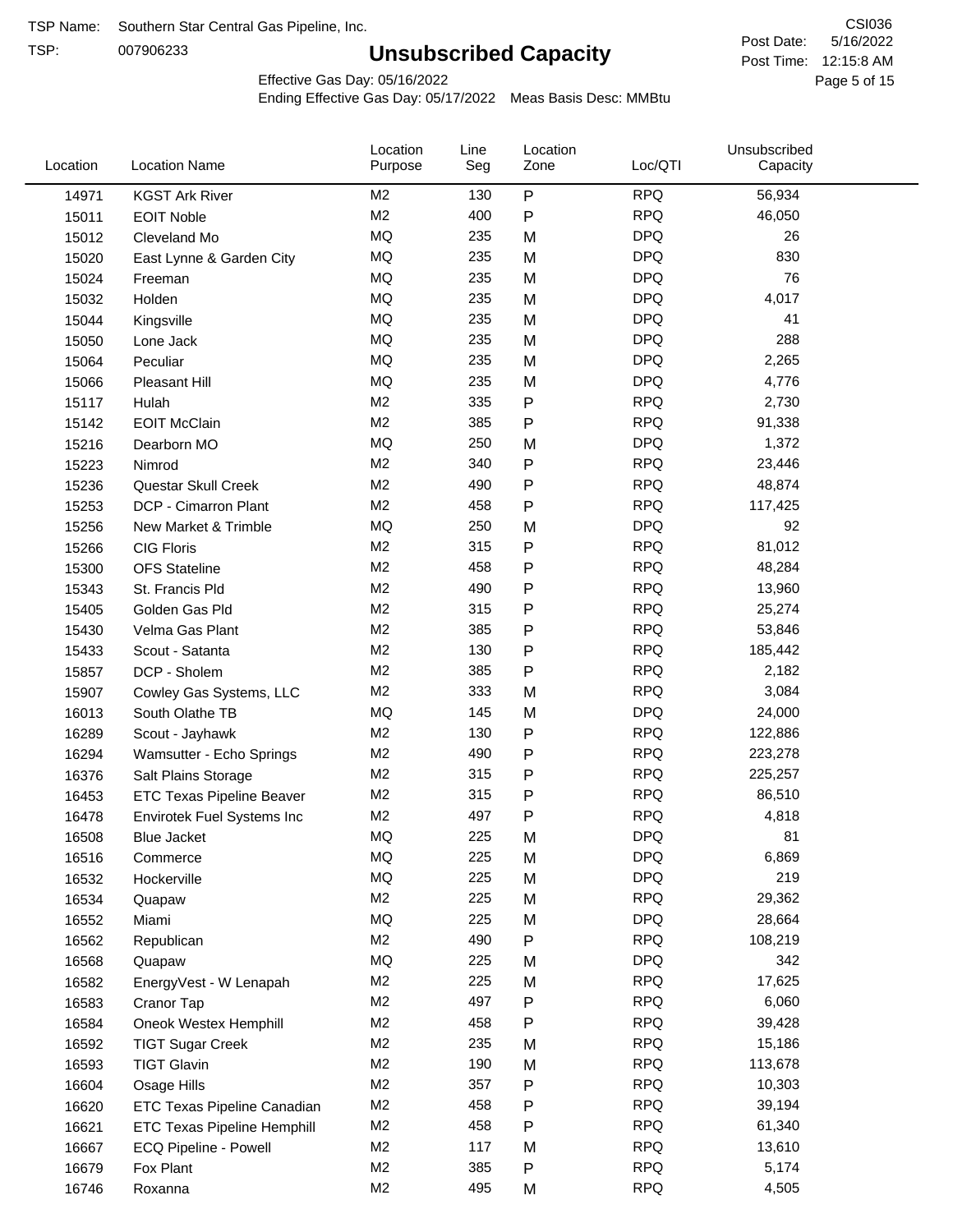TSP:

# **Unsubscribed Capacity**

5/16/2022 Page 6 of 15 Post Time: 12:15:8 AM CSI036 Post Date:

Effective Gas Day: 05/16/2022

| Location | <b>Location Name</b>             | Location<br>Purpose | Line<br>Seg | Location<br>Zone | Loc/QTI    | Unsubscribed<br>Capacity |  |
|----------|----------------------------------|---------------------|-------------|------------------|------------|--------------------------|--|
| 16747    | RedBud-Thayer Tap                | M <sub>2</sub>      | 495         | M                | <b>RPQ</b> | 4,872                    |  |
| 16750    | Dilworth Rms                     | M <sub>2</sub>      | 333         | P                | <b>RPQ</b> | 5,334                    |  |
| 16757    | River Rock - Fireside            | M <sub>2</sub>      | 495         | M                | <b>RPQ</b> | 66,400                   |  |
| 16774    | River Rock - E Lenapah           | M <sub>2</sub>      | 225         | M                | <b>RPQ</b> | 17,605                   |  |
| 16794    | <b>NNG Kiowa</b>                 | M <sub>2</sub>      | 130         | P                | <b>RPQ</b> | 73,872                   |  |
| 16798    | <b>Endeavor Energy Resources</b> | M <sub>2</sub>      | 225         | M                | <b>RPQ</b> | 9,982                    |  |
| 16802    | Sunwest                          | M <sub>2</sub>      | 117         | M                | <b>RPQ</b> | 6,183                    |  |
| 16806    | Bluco- East Wann                 | M <sub>2</sub>      | 225         | M                | <b>RPQ</b> | 8,850                    |  |
| 16807    | Bitter Creek Eckley Pld-Yuma     | M <sub>2</sub>      | 490         | P                | <b>RPQ</b> | 35,096                   |  |
| 16812    | <b>RiverGas</b>                  | M <sub>2</sub>      | 95          | M                | <b>RPQ</b> | 5,590                    |  |
| 16813    | Cheyenne Plains - Sand Dune      | M <sub>2</sub>      | 130         | P                | <b>RPQ</b> | 395,434                  |  |
| 16817    | <b>Midwest Energy</b>            | M <sub>2</sub>      | 495         | M                | <b>RPQ</b> | 7,179                    |  |
| 16819    | River Rock- Keeton               | M <sub>2</sub>      | 225         | M                | <b>RPQ</b> | 9,535                    |  |
| 16820    | Superior - Hemphill              | M <sub>2</sub>      | 458         | Ρ                | <b>RPQ</b> | 50,052                   |  |
| 16821    | Yuma West                        | M <sub>2</sub>      | 490         | P                | <b>RPQ</b> | 15,688                   |  |
| 16822    | Jayhawk PLD                      | M <sub>2</sub>      | 95          | M                | <b>RPQ</b> | 4,292                    |  |
| 16824    | Coon Creek                       | M <sub>2</sub>      | 497         | P                | <b>RPQ</b> | 8,858                    |  |
| 16835    | Shiloh                           | M <sub>2</sub>      | 495         | M                | <b>RPQ</b> | 8,573                    |  |
| 16836    | Evergy - South Harper            | MQ                  | 235         | M                | <b>DPQ</b> | 86,400                   |  |
| 16837    | <b>EKAE Ethanol Plant</b>        | MQ                  | 496         | M                | <b>DPQ</b> | 1,397                    |  |
| 16840    | Nearman Creek Power Plant        | MQ                  | 195         | M                | <b>DPQ</b> | 28,800                   |  |
| 16844    | <b>Montgomery County</b>         | M <sub>2</sub>      | 260         | M                | <b>RPQ</b> | 8,000                    |  |
| 16848    | Colt-Liberty                     | M <sub>2</sub>      | 260         | M                | <b>RPQ</b> | 4,000                    |  |
| 16849    | City of Mulvane Power Plant      | MQ                  | 120         | P                | <b>DPQ</b> | 2,880                    |  |
| 16850    | Escalera - Cow Creek             | M <sub>2</sub>      | 490         | P                | <b>RPQ</b> | 66,094                   |  |
| 16852    | Southeastern KS P/L Wilson       | M <sub>2</sub>      | 495         | M                | <b>RPQ</b> | 60,000                   |  |
| 16857    | Superior - Cashion               | M <sub>2</sub>      | 400         | Ρ                | <b>RPQ</b> | 10,482                   |  |
| 16862    | Superior - Perkins               | M <sub>2</sub>      | 390         | P                | <b>RPQ</b> | 21,660                   |  |
| 16865    | RedBud-Mound Valley              | M <sub>2</sub>      | 260         | M                | <b>RPQ</b> | 8,000                    |  |
| 16871    | <b>TIGT Grant</b>                | M <sub>2</sub>      | 130         | Ρ                | <b>RPQ</b> | 50,000                   |  |
| 16872    | River Rock - Jayhawk             | M <sub>2</sub>      | 495         | M                | <b>RPQ</b> | 57,579                   |  |
| 16873    | Layne Energy Sycamore            | M <sub>2</sub>      | 495         | M                | <b>RPQ</b> | 15,000                   |  |
| 16875    | Crenshaw Road                    | MQ                  | 455         | M                | <b>DPQ</b> | 33,611                   |  |
| 16877    | Acme Energy Services, Inc.       | M <sub>2</sub>      | 260         | M                | <b>RPQ</b> | 8,000                    |  |
| 16880    | Cottonwood                       | M <sub>2</sub>      | 235         | M                | <b>RPQ</b> | 1,000                    |  |
| 16883    | Cherryvale Boorigie PLd          | M <sub>2</sub>      | 495         | M                | <b>RPQ</b> | 34,135                   |  |
| 16884    | <b>Keystone Delivery</b>         | MQ                  | 390         | P                | <b>DPQ</b> | 6,067                    |  |
| 16890    | ADM/Deerfield                    | MQ                  | 95          | M                | <b>DPQ</b> | 6,078                    |  |
| 16891    | <b>KP Liberty</b>                | M <sub>2</sub>      | 260         | M                | <b>RPQ</b> | 8,300                    |  |
| 16897    | REP - South Williams             | M <sub>2</sub>      | 117         | M                | <b>RPQ</b> | 30,198                   |  |
| 16905    | NEOK Production Company,         | M2                  | 225         | Μ                | <b>RPQ</b> | 7,970                    |  |
| 16908    | River Rock - Ft. Scott           | M <sub>2</sub>      | 495         | M                | <b>RPQ</b> | 54,600                   |  |
| 16911    | Evergy - Lake Road               | MQ                  | 250         | M                | <b>DPQ</b> | 34,400                   |  |
| 16912    | Targa - Waynoka                  | M <sub>2</sub>      | 315         | P                | <b>RPQ</b> | 157,111                  |  |
| 16916    | Kansas Ethanol, LLC              | MQ                  | 490         | P                | <b>DPQ</b> | 3,500                    |  |
| 16917    | Downstream Casino                | MQ                  | 225         | M                | <b>DPQ</b> | 1,510                    |  |
| 16918    | Show Me Ethanol                  | MQ                  | 425         | M                | <b>DPQ</b> | 6,623                    |  |
| 16922    | <b>Timberline Energy</b>         | M <sub>2</sub>      | 340         | P                | <b>RPQ</b> | 6,846                    |  |
| 16923    | <b>Mid-Continent Market</b>      | MQ                  | 120         | P                | <b>DPQ</b> | 30,000                   |  |
|          |                                  |                     |             |                  |            |                          |  |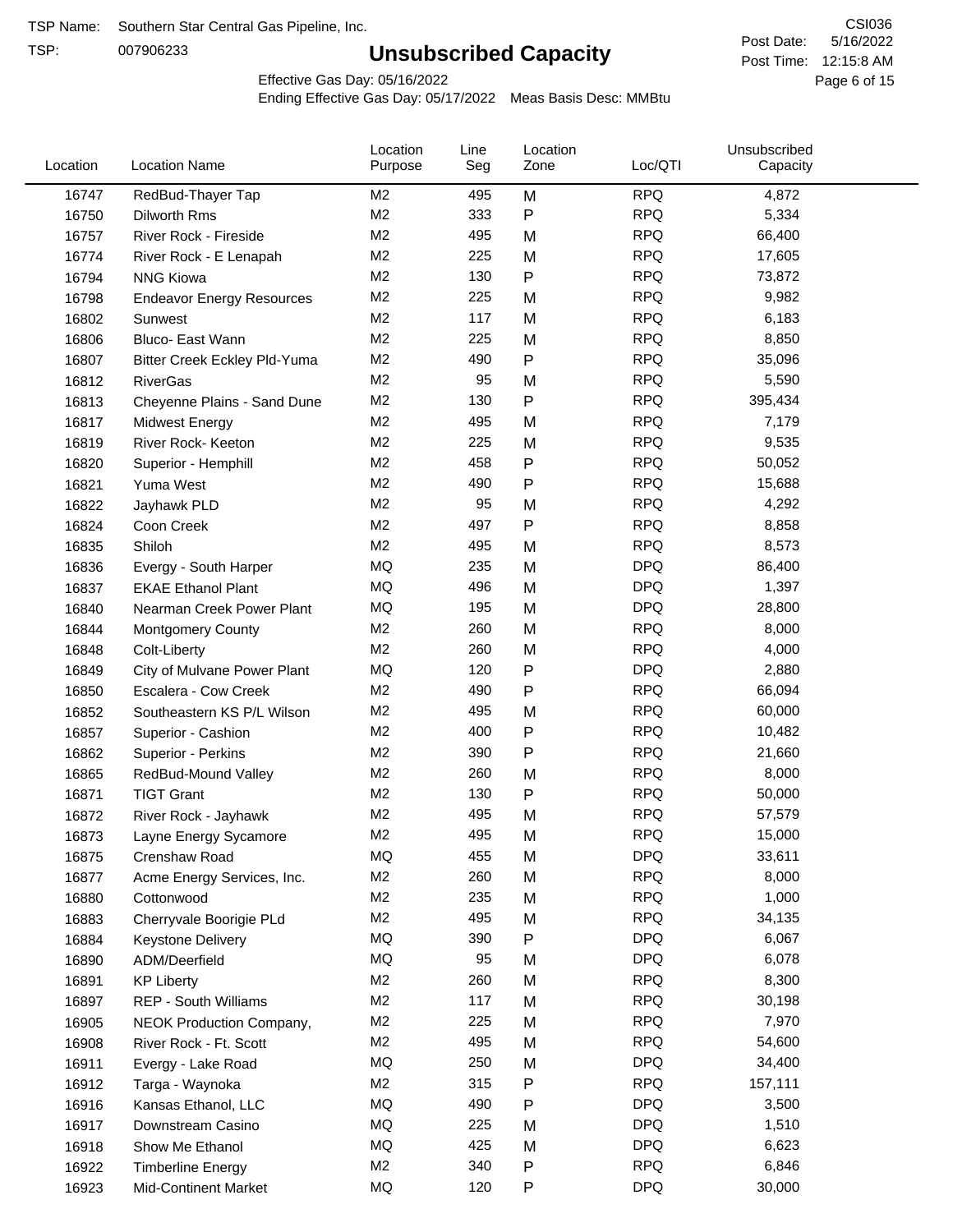TSP:

# **Unsubscribed Capacity**

5/16/2022 Page 7 of 15 Post Time: 12:15:8 AM CSI036 Post Date:

Effective Gas Day: 05/16/2022

| Location | <b>Location Name</b>                     | Location<br>Purpose | Line<br>Seg | Location<br>Zone | Loc/QTI    | Unsubscribed<br>Capacity |  |
|----------|------------------------------------------|---------------------|-------------|------------------|------------|--------------------------|--|
| 16931    | Midwest Energy - Goodman                 | MQ                  | 490         | $\sf P$          | <b>DPQ</b> | 8,000                    |  |
| 16933    | Westar Emporia Energy                    | MQ                  | 140         | M                | <b>DPQ</b> | 106,202                  |  |
| 16935    | River Rock - Graybill                    | M <sub>2</sub>      | 260         | M                | <b>RPQ</b> | 23,168                   |  |
| 16941    | REP - Independence CDP                   | M <sub>2</sub>      | 117         | M                | <b>RPQ</b> | 29,270                   |  |
| 16942    | <b>Big Timber</b>                        | M <sub>2</sub>      | 490         | Ρ                | <b>RPQ</b> | 49,356                   |  |
| 16945    | <b>ETC Texas Pipeline Antelope</b>       | M <sub>2</sub>      | 458         | Ρ                | <b>RPQ</b> | 110,000                  |  |
| 16949    | Summit Branson                           | MQ                  | 455         | M                | <b>DPQ</b> | 62,208                   |  |
| 16952    | <b>Overland Park</b>                     | <b>MQ</b>           | 115         | M                | <b>DPQ</b> | 77,485                   |  |
| 16953    | Merriam                                  | MQ                  | 115         | M                | <b>DPQ</b> | 123,624                  |  |
| 16955    | Mustang Gas Products, LLC                | M <sub>2</sub>      | 405         | P                | <b>RPQ</b> | 25,550                   |  |
| 16956    | Superior - Ford                          | M <sub>2</sub>      | 130         | $\mathsf{P}$     | <b>RPQ</b> | 17,375                   |  |
| 16962    | Summit Sedalia                           | <b>MQ</b>           | 235         | M                | <b>DPQ</b> | 0                        |  |
| 16967    | Noble Energy - Lilli                     | M <sub>2</sub>      | 490         | P                | <b>RPQ</b> | 40,863                   |  |
| 16972    | <b>ONG Norman</b>                        | MQ                  | 385         | Ρ                | <b>DPQ</b> | 40                       |  |
| 16975    | Superior - Spring Creek                  | M <sub>2</sub>      | 315         | Ρ                | <b>RPQ</b> | 7,680                    |  |
| 16976    | <b>Bettis Asphalt &amp; Construction</b> | MQ                  | 180         | M                | <b>DPQ</b> | 3,216                    |  |
| 16977    | <b>KGS Kansas Star Casino</b>            | MQ                  | 333         | ${\sf P}$        | <b>DPQ</b> | 144                      |  |
| 16980    | <b>Black Hills Colwich</b>               | MQ                  | 120         | Ρ                | <b>DPQ</b> | 9,995                    |  |
| 16981    | Superior - Bellmon                       | M <sub>2</sub>      | 380         | Ρ                | <b>RPQ</b> | 63,800                   |  |
| 16983    | DCP Midstream - Ellis                    | MQ                  | 458         | $\mathsf{P}$     | <b>DPQ</b> | 6,702                    |  |
| 16988    | Atmos Energy - W. Lawrence               | <b>MQ</b>           | 180         | M                | <b>DPQ</b> | 127                      |  |
| 16991    | Williams Midstream North Alva            | <b>MQ</b>           | 315         | ${\sf P}$        | <b>DPQ</b> | 1,992                    |  |
| 16992    | <b>ONG Ottawa</b>                        | MQ                  | 225         | M                | <b>DPQ</b> | 0                        |  |
| 16993    | Farmer's Gas                             | MQ                  | 130         | Ρ                | <b>DPQ</b> | 9,000                    |  |
| 16996    | Scout Sublette Delivery                  | MQ                  | 130         | Ρ                | <b>DPQ</b> | 100                      |  |
| 16997    | Devon Energy Medford Station             | M <sub>2</sub>      | 315         | Ρ                | <b>RPQ</b> | 30,000                   |  |
| 16998    | Cheyenne Light, Fuel and                 | MQ                  | 490         | Ρ                | <b>DPQ</b> | 90,800                   |  |
| 16999    | ETC - Crescent                           | M <sub>2</sub>      | 400         | Ρ                | <b>RPQ</b> | 35,000                   |  |
| 17000    | Bourbon County, KS -                     | MQ                  | 95          | M                | <b>DPQ</b> |                          |  |
| 17003    | <b>Sunflower Electric Rubart</b>         | MQ                  | 130         | Ρ                | <b>DPQ</b> | 48,808                   |  |
| 17004    | <b>NGPL Beaver</b>                       | MQ                  | 315         | Ρ                | <b>DPQ</b> | 175,000                  |  |
| 17005    | ETC - Rose Valley (Delivery)             | MQ                  | 315         | P                | <b>DPQ</b> | 5,000                    |  |
| 17006    | ETC - Rose Valley                        | M <sub>2</sub>      | 315         | Ρ                | <b>RPQ</b> | 195,226                  |  |
| 17008    | OMPA Lamb                                | <b>MQ</b>           | 335         | Ρ                | <b>DPQ</b> | 51,383                   |  |
| 17009    | <b>Grasslands Energy Centennial</b>      | M <sub>2</sub>      | 490         | Ρ                | <b>RPQ</b> | 25,000                   |  |
| 17010    | Noble Keota Receipt                      | M <sub>2</sub>      | 490         | Ρ                | <b>RPQ</b> | 52,200                   |  |
| 17011    | Noble Keota Delivery                     | MQ                  | 490         | Ρ                | <b>DPQ</b> | 52,200                   |  |
| 17013    | Enlink - Battle Ridge                    | M <sub>2</sub>      | 390         | Ρ                | <b>RPQ</b> | 31,824                   |  |
| 17021    | <b>TIGT Yuma</b>                         | M <sub>2</sub>      | 490         | P                | <b>RPQ</b> | 24,562                   |  |
| 17033    | Kickapoo Nation School                   | MQ                  | 90          | M                | <b>DPQ</b> | 300                      |  |
| 17034    | ENVIA Energy Oklahoma City,              | MQ                  | 400         | P                | <b>DPQ</b> | 3,888                    |  |
| 17035    | Ameren Columbia                          | MQ                  | 235         | M                | <b>DPQ</b> | 35,512                   |  |
| 17036    | <b>Coffeyville Resources</b>             | MQ                  | 260         | M                | <b>DPQ</b> | 39,992                   |  |
| 17050    | Atmos - Forest View                      | MQ                  | 190         | M                | <b>DPQ</b> | 4,058                    |  |
| 17052    | ONG NW Oklahoma City                     | MQ                  | 340         | P                | <b>DPQ</b> | 39,000                   |  |
| 17054    | <b>ONG Guthrie</b>                       | MQ                  | 400         | Ρ                | <b>DPQ</b> | 4,799                    |  |
| 17055    | <b>ETC Texas Pipeline Nash</b>           | MQ                  | 458         | Ρ                | <b>DPQ</b> | 1,500                    |  |
| 17056    | Blue Mountain - Chisholm Trail           | M <sub>2</sub>      | 340         | Ρ                | <b>RPQ</b> | 72,000                   |  |
| 17057    | City of Tonkawa                          | MQ                  | 380         | P                | <b>DPQ</b> | 3,000                    |  |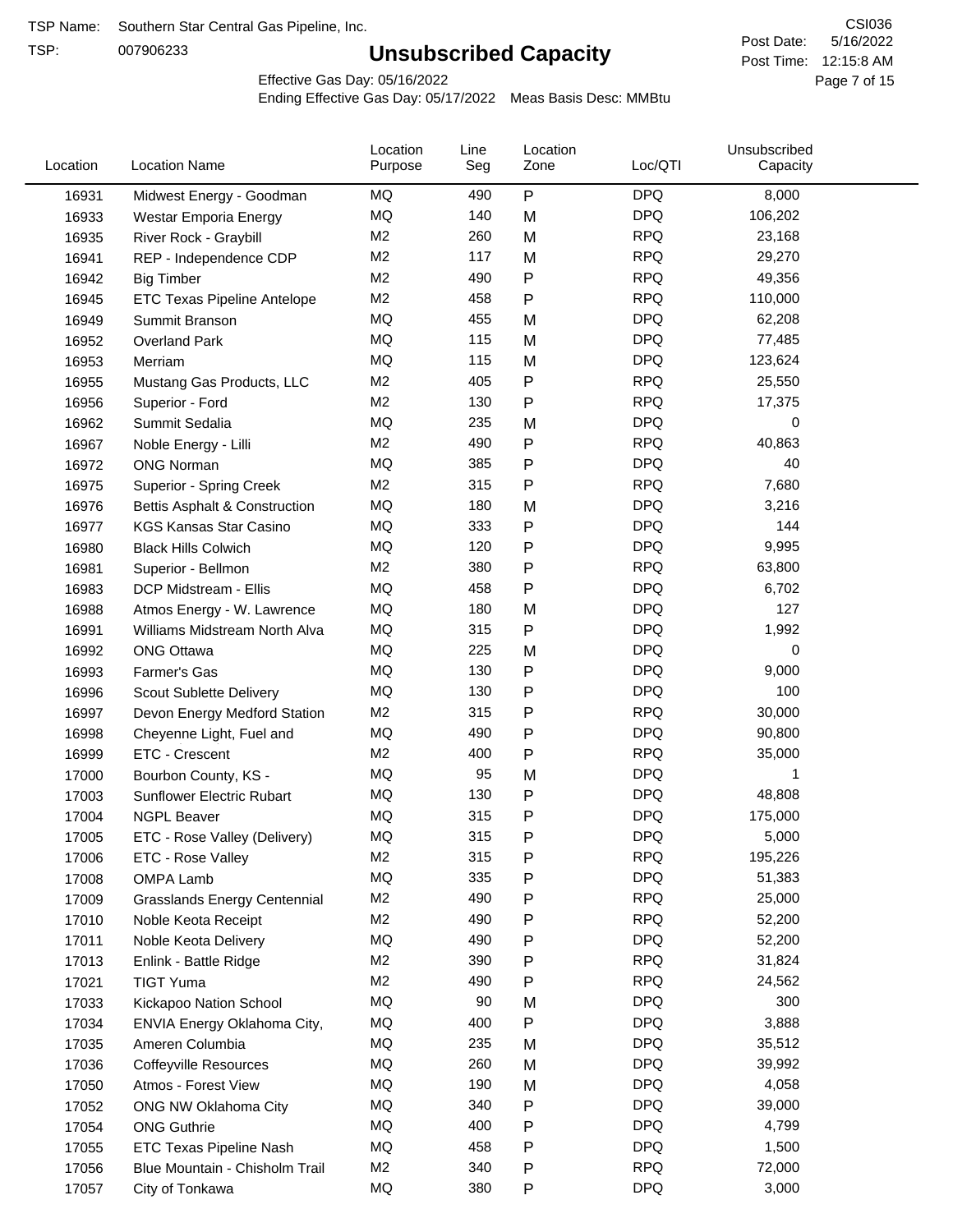TSP:

# **Unsubscribed Capacity**

5/16/2022 Page 8 of 15 Post Time: 12:15:8 AM CSI036 Post Date:

Effective Gas Day: 05/16/2022

| Location | <b>Location Name</b>           | Location<br>Purpose | Line<br>Seg | Location<br>Zone | Loc/QTI    | Unsubscribed<br>Capacity |  |
|----------|--------------------------------|---------------------|-------------|------------------|------------|--------------------------|--|
| 17058    | RPP - Hamm Landfill            | M <sub>2</sub>      | 195         | M                | <b>RPQ</b> | 2,500                    |  |
| 17060    | Atmos-Elk City                 | MQ                  | 87          | M                | <b>DPQ</b> | 216                      |  |
| 17064    | Koch - Enid                    | MQ                  | 405         | ${\sf P}$        | <b>DPQ</b> | 0                        |  |
| 17065    | Canyon - Redcliff (Receipt)    | M <sub>2</sub>      | 458         | $\mathsf{P}$     | <b>RPQ</b> | 180,000                  |  |
| 17066    | Canyon - Redcliff (Delivery)   | MQ                  | 458         | P                | <b>DPQ</b> | 6,175                    |  |
| 17067    | Blue Mountain - Chisholm Trail | M <sub>2</sub>      | 340         | ${\sf P}$        | <b>RPQ</b> | 70,000                   |  |
| 17068    | <b>EOIT Alfalfa</b>            | M <sub>2</sub>      | 458         | P                | <b>RPQ</b> | 200,000                  |  |
| 17069    | <b>NGPL Carter</b>             | <b>MQ</b>           | 385         | P                | <b>DPQ</b> | 65,000                   |  |
| 17080    | <b>ONEOK Bakken Pipeline</b>   | MQ                  | 490         | $\mathsf{P}$     | <b>DPQ</b> | 360                      |  |
| 17086    | NGPL - Mutual                  | <b>MQ</b>           | 458         | P                | <b>DPQ</b> | 150,000                  |  |
| 17087    | REX-St.Joe                     | M <sub>2</sub>      | 250         | M                | <b>RPQ</b> | 78,606                   |  |
| 17091    | OGT - Maysville                | M <sub>2</sub>      | 385         | P                | <b>RPQ</b> | 110,000                  |  |
| 17096    | Northern Natural-Kiowa         | MQ                  | 130         | P                | <b>DPQ</b> | 100,000                  |  |
| 17104    | Black Hills - Plevna, KS TB    | MQ                  | 130         | P                | <b>DPQ</b> | 480                      |  |
| 17105    | WIC - Cheyenne Hub             | M <sub>2</sub>      | 490         | P                | <b>RPQ</b> | 144,000                  |  |
| 17112    | Topeka Biogas (Receipt)        | M <sub>2</sub>      | 180         | M                | <b>RPQ</b> | 3,600                    |  |
| 17113    | NGPL - Ford County Receipt     | M <sub>2</sub>      | 130         | P                | <b>RPQ</b> | 190,400                  |  |
| 17119    | Waste Mgmt RNG Receipt         | M <sub>2</sub>      | 400         | P                | <b>RPQ</b> | 2,976                    |  |
| 17404    | Anderson                       | <b>MQ</b>           | 423         | M                | <b>DPQ</b> | 1,130                    |  |
| 17406    | Ash Grove, Walnut Grove & Wil  | <b>MQ</b>           | 455         | M                | <b>DPQ</b> | 2,595                    |  |
| 17408    | Aurora                         | MQ                  | 455         | M                | <b>DPQ</b> | 850                      |  |
| 17410    | <b>Billings Mo</b>             | <b>MQ</b>           | 455         | M                | <b>DPQ</b> | 2,918                    |  |
| 17414    | Clever Mo                      | <b>MQ</b>           | 455         | M                | <b>DPQ</b> | 738                      |  |
| 17416    | Crane Mo                       | <b>MQ</b>           | 455         | M                | <b>DPQ</b> | 2,944                    |  |
| 17418    | Diamond                        | <b>MQ</b>           | 455         | M                | <b>DPQ</b> | 546                      |  |
| 17426    | Freistatt                      | MQ                  | 455         | M                | <b>DPQ</b> | 256                      |  |
| 17430    | Goodman                        | <b>MQ</b>           | 423         | M                | <b>DPQ</b> | 625                      |  |
| 17448    | Lanagan                        | <b>MQ</b>           | 423         | M                | <b>DPQ</b> | 337                      |  |
| 17452    | Marionville                    | <b>MQ</b>           | 455         | M                | <b>DPQ</b> | 1,119                    |  |
| 17454    | Monett                         | MQ                  | 455         | M                | <b>DPQ</b> | 25,276                   |  |
| 17456    | Mt Vernon & Verona             | MQ                  | 455         | M                | <b>DPQ</b> | 4,407                    |  |
| 17458    | Neosho                         | MQ                  | 455         | M                | <b>DPQ</b> | 8,597                    |  |
| 17460    | Noel & North Noel              | MQ                  | 423         | M                | <b>DPQ</b> | 19,472                   |  |
| 17462    | Nixa & Ozark                   | $\sf{MQ}$           | 455         | M                | <b>DPQ</b> | 5,340                    |  |
| 17464    | Pierce City                    | MQ                  | 455         | M                | <b>DPQ</b> | 3,281                    |  |
| 17466    | Pineville                      | MQ                  | 423         | M                | <b>DPQ</b> | 302                      |  |
| 17472    | Republic                       | MQ                  | 455         | M                | <b>DPQ</b> | 883                      |  |
| 17476    | Sarcoxie                       | MQ                  | 455         | M                | <b>DPQ</b> | 2,828                    |  |
| 17478    | Seneca                         | MQ                  | 225         | M                | <b>DPQ</b> | 9,873                    |  |
| 17492    | Wentworth                      | MQ                  | 455         | M                | <b>DPQ</b> | 193                      |  |
| 18328    | Goessel                        | MQ                  | 140         | M                | <b>DPQ</b> | 62                       |  |
| 18356    | Newton                         | MQ                  | 120         | P                | <b>DPQ</b> | 21,538                   |  |
| 19000    | Scout Jayhawk Delivery         | MQ                  | 130         | P                | <b>DPQ</b> | 185,442                  |  |
| 19548    | Lyndon                         | MQ                  | 140         | M                | <b>DPQ</b> | 655                      |  |
| 19552    | Melvern                        | MQ                  | 493         | M                | <b>DPQ</b> | 42                       |  |
| 19554    | Michigan Valley                | MQ                  | 140         | M                | <b>DPQ</b> | 339                      |  |
| 19564    | Pomona                         | MQ                  | 140         | M                | <b>DPQ</b> | 1,579                    |  |
| 19568    | Quenemo                        | MQ                  | 140         | M                | <b>DPQ</b> | 255                      |  |
| 19576    | Scranton                       | $\sf{MQ}$           | 140         | M                | <b>DPQ</b> | 632                      |  |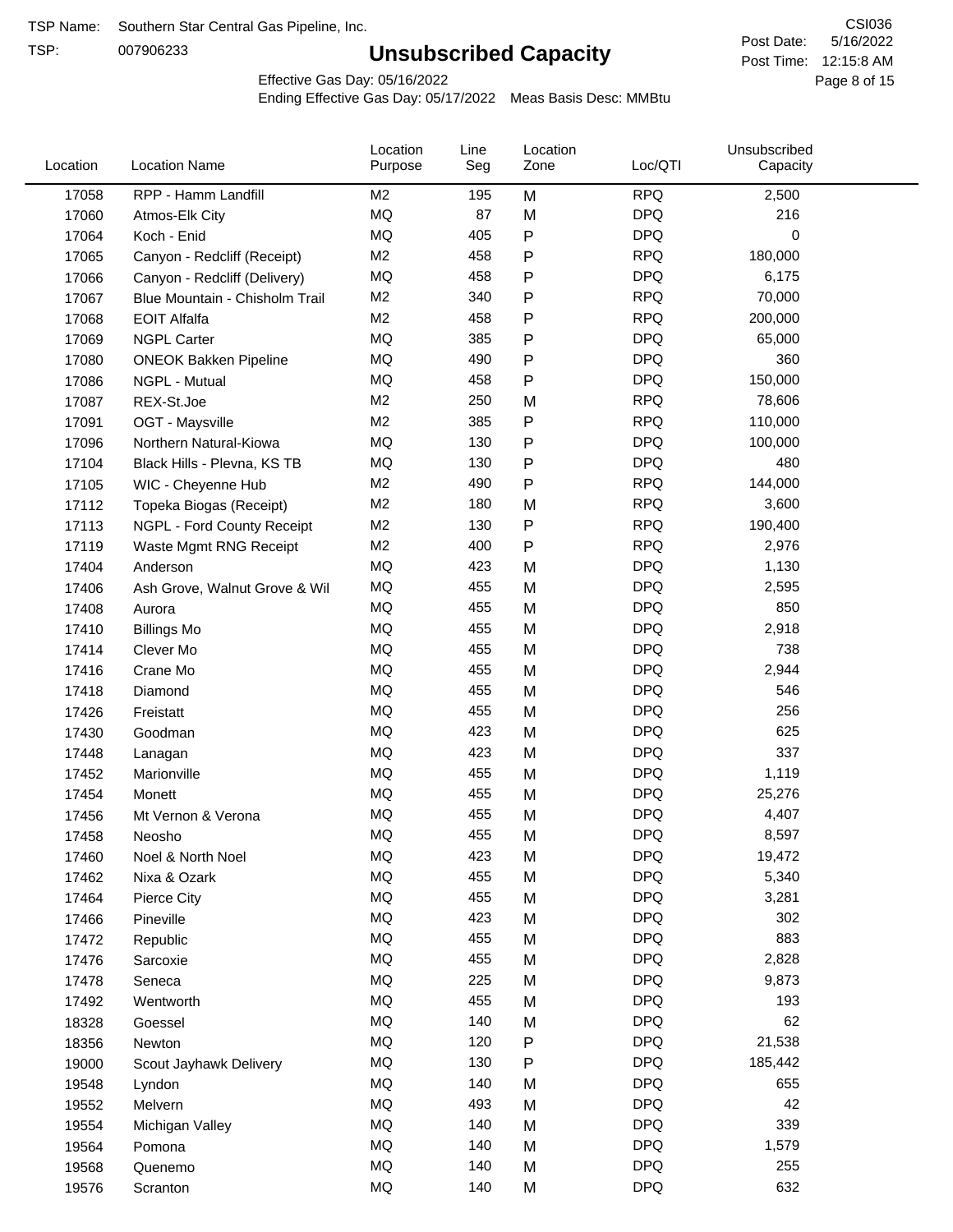TSP:

# **Unsubscribed Capacity**

5/16/2022 Page 9 of 15 Post Time: 12:15:8 AM CSI036 Post Date:

Effective Gas Day: 05/16/2022

| <b>MQ</b><br><b>DPQ</b><br>2,754<br>180<br>M<br><b>Baldwin</b><br>19608<br>MQ<br><b>DPQ</b><br>190<br>14<br>M<br>19620<br>Edgerton<br>MQ<br>190<br><b>DPQ</b><br>M<br>2,755<br>19628<br>Gardner<br><b>MQ</b><br><b>DPQ</b><br>109<br>180<br>19648<br>M<br>Lecompton<br><b>MQ</b><br><b>DPQ</b><br>190<br>M<br>37<br>19650<br>Le Loup<br><b>MQ</b><br><b>DPQ</b><br>6,129<br>493<br>19660<br>M<br>Ottawa<br><b>MQ</b><br><b>DPQ</b><br>407<br>180<br>M<br>19664<br>Perry<br><b>MQ</b><br><b>DPQ</b><br>130<br>496<br>19666<br>M<br>Princeton<br><b>MQ</b><br><b>DPQ</b><br>374<br>19672<br>496<br>M<br>Richmond<br><b>MQ</b><br>27<br>496<br>M<br><b>DPQ</b><br>19676<br>Scipio<br><b>MQ</b><br><b>DPQ</b><br>291<br>235<br>M<br>19678<br>Somerset & Rural<br><b>MQ</b><br>M<br><b>DPQ</b><br>195<br>7,420<br>19684<br>Tonganoxie<br><b>MQ</b><br><b>DPQ</b><br>190<br>2,007<br>19690<br>Wellsville<br>M<br><b>MQ</b><br>95<br>M<br><b>DPQ</b><br>360<br>20709<br><b>Bronson Etc</b><br><b>MQ</b><br><b>DPQ</b><br>26<br>495<br>M<br>20712<br>Carlyle<br><b>MQ</b><br><b>DPQ</b><br>586<br>495<br>M<br>20714<br>Cherryvale<br><b>MQ</b><br>50<br><b>DPQ</b><br>2,347<br>20716<br>M<br>Colony<br><b>MQ</b><br><b>DPQ</b><br>495<br>M<br>54<br>20720<br>Dennis<br><b>MQ</b><br><b>DPQ</b><br>409<br>495<br>M<br>20725<br>Erie<br><b>MQ</b><br><b>DPQ</b><br>495<br>M<br>1,457<br>20730<br>Gas City & La Harpe<br><b>MQ</b><br><b>DPQ</b><br>495<br>19,497<br>20764<br>M<br>Parsons<br><b>MQ</b><br><b>DPQ</b><br>495<br>M<br>18<br>20766<br>Petrolia<br><b>MQ</b><br><b>DPQ</b><br>84<br>220<br>20768<br>M<br>Piqua<br><b>MQ</b><br><b>DPQ</b><br>45<br>495<br>M<br>20775<br>South Mound<br><b>MQ</b><br><b>DPQ</b><br>88<br>495<br>M<br>20785<br>Thayer<br><b>MQ</b><br>95<br><b>DPQ</b><br>658<br>20788<br>M<br>Walnut & St Paul<br><b>MQ</b><br><b>DPQ</b><br>495<br>M<br>1,122<br>20792<br>Welda<br><b>MQ</b><br><b>DPQ</b><br>225<br>1,830<br>21008<br>M<br><b>Baxter Springs</b><br><b>MQ</b><br><b>DPQ</b><br>260<br>M<br>2,639<br>21015<br>Columbus<br><b>MQ</b><br><b>DPQ</b><br>156<br>260<br>Crestline<br>M<br>21018<br><b>MQ</b><br>95<br><b>DPQ</b><br>Fort Scott<br>M<br>31,139<br>21021<br>MQ<br>260<br><b>DPQ</b><br>3,023<br>21024<br>M<br>Galena & Empire City<br>MQ<br>225<br><b>DPQ</b><br>52<br>M<br>21048<br>Lowell<br>MQ<br><b>DPQ</b><br>148<br>260<br>M<br>21055<br>N Riverton<br>MQ<br><b>DPQ</b><br>2,588<br>260<br>M<br>21060<br>Oswego<br>MQ<br>225<br><b>DPQ</b><br>473<br>21080<br>M<br>Treece<br>MQ<br>250<br><b>DPQ</b><br>M<br>88,184<br>23576<br>St Joseph<br><b>MQ</b><br>180<br><b>DPQ</b><br>207<br>24228<br>M<br>Grantville<br>$\sf{MQ}$<br><b>DPQ</b><br>180<br>177<br>24252<br>Meriden<br>M<br><b>MQ</b><br>180<br><b>DPQ</b><br>696<br>24276<br>M<br>Shawnee Heights<br>MQ<br><b>DPQ</b><br>180<br>152,652<br>24280<br>M<br>Topeka<br>MQ<br><b>DPQ</b><br>95<br>425<br>M<br>26304<br>Alma<br>MQ<br><b>DPQ</b><br>163<br>425<br>26308<br>M<br>Blackburn<br>MQ<br><b>DPQ</b><br>425<br>M<br>2,523<br>26312<br>Carrollton<br>MQ<br><b>DPQ</b><br>425<br>1,576<br>26314<br>M<br>Concordia<br>MQ<br><b>DPQ</b><br>425<br>11<br>26316<br>M<br>Corder<br>MQ<br>206<br><b>DPQ</b><br>425<br>M<br>26325<br>Emma<br>$\sf{MQ}$<br><b>DPQ</b><br>425<br>28,860<br>26332<br>M<br>Higginsville<br><b>MQ</b><br><b>DPQ</b><br>235<br>16,700<br>26344<br>M<br>Knobnoster | Location | <b>Location Name</b> | Location<br>Purpose | Line<br>Seg | Location<br>Zone | Loc/QTI | Unsubscribed<br>Capacity |  |
|-------------------------------------------------------------------------------------------------------------------------------------------------------------------------------------------------------------------------------------------------------------------------------------------------------------------------------------------------------------------------------------------------------------------------------------------------------------------------------------------------------------------------------------------------------------------------------------------------------------------------------------------------------------------------------------------------------------------------------------------------------------------------------------------------------------------------------------------------------------------------------------------------------------------------------------------------------------------------------------------------------------------------------------------------------------------------------------------------------------------------------------------------------------------------------------------------------------------------------------------------------------------------------------------------------------------------------------------------------------------------------------------------------------------------------------------------------------------------------------------------------------------------------------------------------------------------------------------------------------------------------------------------------------------------------------------------------------------------------------------------------------------------------------------------------------------------------------------------------------------------------------------------------------------------------------------------------------------------------------------------------------------------------------------------------------------------------------------------------------------------------------------------------------------------------------------------------------------------------------------------------------------------------------------------------------------------------------------------------------------------------------------------------------------------------------------------------------------------------------------------------------------------------------------------------------------------------------------------------------------------------------------------------------------------------------------------------------------------------------------------------------------------------------------------------------------------------------------------------------------------------------------------------------------------------------------------------------------------------------------------------------------------------------------------------------------------------------------------------------------------------------------------------------------------------------------------------------------------------------------------------------------------------------------------------------------------------------------------------------------------------------------------|----------|----------------------|---------------------|-------------|------------------|---------|--------------------------|--|
|                                                                                                                                                                                                                                                                                                                                                                                                                                                                                                                                                                                                                                                                                                                                                                                                                                                                                                                                                                                                                                                                                                                                                                                                                                                                                                                                                                                                                                                                                                                                                                                                                                                                                                                                                                                                                                                                                                                                                                                                                                                                                                                                                                                                                                                                                                                                                                                                                                                                                                                                                                                                                                                                                                                                                                                                                                                                                                                                                                                                                                                                                                                                                                                                                                                                                                                                                                                                 |          |                      |                     |             |                  |         |                          |  |
|                                                                                                                                                                                                                                                                                                                                                                                                                                                                                                                                                                                                                                                                                                                                                                                                                                                                                                                                                                                                                                                                                                                                                                                                                                                                                                                                                                                                                                                                                                                                                                                                                                                                                                                                                                                                                                                                                                                                                                                                                                                                                                                                                                                                                                                                                                                                                                                                                                                                                                                                                                                                                                                                                                                                                                                                                                                                                                                                                                                                                                                                                                                                                                                                                                                                                                                                                                                                 |          |                      |                     |             |                  |         |                          |  |
|                                                                                                                                                                                                                                                                                                                                                                                                                                                                                                                                                                                                                                                                                                                                                                                                                                                                                                                                                                                                                                                                                                                                                                                                                                                                                                                                                                                                                                                                                                                                                                                                                                                                                                                                                                                                                                                                                                                                                                                                                                                                                                                                                                                                                                                                                                                                                                                                                                                                                                                                                                                                                                                                                                                                                                                                                                                                                                                                                                                                                                                                                                                                                                                                                                                                                                                                                                                                 |          |                      |                     |             |                  |         |                          |  |
|                                                                                                                                                                                                                                                                                                                                                                                                                                                                                                                                                                                                                                                                                                                                                                                                                                                                                                                                                                                                                                                                                                                                                                                                                                                                                                                                                                                                                                                                                                                                                                                                                                                                                                                                                                                                                                                                                                                                                                                                                                                                                                                                                                                                                                                                                                                                                                                                                                                                                                                                                                                                                                                                                                                                                                                                                                                                                                                                                                                                                                                                                                                                                                                                                                                                                                                                                                                                 |          |                      |                     |             |                  |         |                          |  |
|                                                                                                                                                                                                                                                                                                                                                                                                                                                                                                                                                                                                                                                                                                                                                                                                                                                                                                                                                                                                                                                                                                                                                                                                                                                                                                                                                                                                                                                                                                                                                                                                                                                                                                                                                                                                                                                                                                                                                                                                                                                                                                                                                                                                                                                                                                                                                                                                                                                                                                                                                                                                                                                                                                                                                                                                                                                                                                                                                                                                                                                                                                                                                                                                                                                                                                                                                                                                 |          |                      |                     |             |                  |         |                          |  |
|                                                                                                                                                                                                                                                                                                                                                                                                                                                                                                                                                                                                                                                                                                                                                                                                                                                                                                                                                                                                                                                                                                                                                                                                                                                                                                                                                                                                                                                                                                                                                                                                                                                                                                                                                                                                                                                                                                                                                                                                                                                                                                                                                                                                                                                                                                                                                                                                                                                                                                                                                                                                                                                                                                                                                                                                                                                                                                                                                                                                                                                                                                                                                                                                                                                                                                                                                                                                 |          |                      |                     |             |                  |         |                          |  |
|                                                                                                                                                                                                                                                                                                                                                                                                                                                                                                                                                                                                                                                                                                                                                                                                                                                                                                                                                                                                                                                                                                                                                                                                                                                                                                                                                                                                                                                                                                                                                                                                                                                                                                                                                                                                                                                                                                                                                                                                                                                                                                                                                                                                                                                                                                                                                                                                                                                                                                                                                                                                                                                                                                                                                                                                                                                                                                                                                                                                                                                                                                                                                                                                                                                                                                                                                                                                 |          |                      |                     |             |                  |         |                          |  |
|                                                                                                                                                                                                                                                                                                                                                                                                                                                                                                                                                                                                                                                                                                                                                                                                                                                                                                                                                                                                                                                                                                                                                                                                                                                                                                                                                                                                                                                                                                                                                                                                                                                                                                                                                                                                                                                                                                                                                                                                                                                                                                                                                                                                                                                                                                                                                                                                                                                                                                                                                                                                                                                                                                                                                                                                                                                                                                                                                                                                                                                                                                                                                                                                                                                                                                                                                                                                 |          |                      |                     |             |                  |         |                          |  |
|                                                                                                                                                                                                                                                                                                                                                                                                                                                                                                                                                                                                                                                                                                                                                                                                                                                                                                                                                                                                                                                                                                                                                                                                                                                                                                                                                                                                                                                                                                                                                                                                                                                                                                                                                                                                                                                                                                                                                                                                                                                                                                                                                                                                                                                                                                                                                                                                                                                                                                                                                                                                                                                                                                                                                                                                                                                                                                                                                                                                                                                                                                                                                                                                                                                                                                                                                                                                 |          |                      |                     |             |                  |         |                          |  |
|                                                                                                                                                                                                                                                                                                                                                                                                                                                                                                                                                                                                                                                                                                                                                                                                                                                                                                                                                                                                                                                                                                                                                                                                                                                                                                                                                                                                                                                                                                                                                                                                                                                                                                                                                                                                                                                                                                                                                                                                                                                                                                                                                                                                                                                                                                                                                                                                                                                                                                                                                                                                                                                                                                                                                                                                                                                                                                                                                                                                                                                                                                                                                                                                                                                                                                                                                                                                 |          |                      |                     |             |                  |         |                          |  |
|                                                                                                                                                                                                                                                                                                                                                                                                                                                                                                                                                                                                                                                                                                                                                                                                                                                                                                                                                                                                                                                                                                                                                                                                                                                                                                                                                                                                                                                                                                                                                                                                                                                                                                                                                                                                                                                                                                                                                                                                                                                                                                                                                                                                                                                                                                                                                                                                                                                                                                                                                                                                                                                                                                                                                                                                                                                                                                                                                                                                                                                                                                                                                                                                                                                                                                                                                                                                 |          |                      |                     |             |                  |         |                          |  |
|                                                                                                                                                                                                                                                                                                                                                                                                                                                                                                                                                                                                                                                                                                                                                                                                                                                                                                                                                                                                                                                                                                                                                                                                                                                                                                                                                                                                                                                                                                                                                                                                                                                                                                                                                                                                                                                                                                                                                                                                                                                                                                                                                                                                                                                                                                                                                                                                                                                                                                                                                                                                                                                                                                                                                                                                                                                                                                                                                                                                                                                                                                                                                                                                                                                                                                                                                                                                 |          |                      |                     |             |                  |         |                          |  |
|                                                                                                                                                                                                                                                                                                                                                                                                                                                                                                                                                                                                                                                                                                                                                                                                                                                                                                                                                                                                                                                                                                                                                                                                                                                                                                                                                                                                                                                                                                                                                                                                                                                                                                                                                                                                                                                                                                                                                                                                                                                                                                                                                                                                                                                                                                                                                                                                                                                                                                                                                                                                                                                                                                                                                                                                                                                                                                                                                                                                                                                                                                                                                                                                                                                                                                                                                                                                 |          |                      |                     |             |                  |         |                          |  |
|                                                                                                                                                                                                                                                                                                                                                                                                                                                                                                                                                                                                                                                                                                                                                                                                                                                                                                                                                                                                                                                                                                                                                                                                                                                                                                                                                                                                                                                                                                                                                                                                                                                                                                                                                                                                                                                                                                                                                                                                                                                                                                                                                                                                                                                                                                                                                                                                                                                                                                                                                                                                                                                                                                                                                                                                                                                                                                                                                                                                                                                                                                                                                                                                                                                                                                                                                                                                 |          |                      |                     |             |                  |         |                          |  |
|                                                                                                                                                                                                                                                                                                                                                                                                                                                                                                                                                                                                                                                                                                                                                                                                                                                                                                                                                                                                                                                                                                                                                                                                                                                                                                                                                                                                                                                                                                                                                                                                                                                                                                                                                                                                                                                                                                                                                                                                                                                                                                                                                                                                                                                                                                                                                                                                                                                                                                                                                                                                                                                                                                                                                                                                                                                                                                                                                                                                                                                                                                                                                                                                                                                                                                                                                                                                 |          |                      |                     |             |                  |         |                          |  |
|                                                                                                                                                                                                                                                                                                                                                                                                                                                                                                                                                                                                                                                                                                                                                                                                                                                                                                                                                                                                                                                                                                                                                                                                                                                                                                                                                                                                                                                                                                                                                                                                                                                                                                                                                                                                                                                                                                                                                                                                                                                                                                                                                                                                                                                                                                                                                                                                                                                                                                                                                                                                                                                                                                                                                                                                                                                                                                                                                                                                                                                                                                                                                                                                                                                                                                                                                                                                 |          |                      |                     |             |                  |         |                          |  |
|                                                                                                                                                                                                                                                                                                                                                                                                                                                                                                                                                                                                                                                                                                                                                                                                                                                                                                                                                                                                                                                                                                                                                                                                                                                                                                                                                                                                                                                                                                                                                                                                                                                                                                                                                                                                                                                                                                                                                                                                                                                                                                                                                                                                                                                                                                                                                                                                                                                                                                                                                                                                                                                                                                                                                                                                                                                                                                                                                                                                                                                                                                                                                                                                                                                                                                                                                                                                 |          |                      |                     |             |                  |         |                          |  |
|                                                                                                                                                                                                                                                                                                                                                                                                                                                                                                                                                                                                                                                                                                                                                                                                                                                                                                                                                                                                                                                                                                                                                                                                                                                                                                                                                                                                                                                                                                                                                                                                                                                                                                                                                                                                                                                                                                                                                                                                                                                                                                                                                                                                                                                                                                                                                                                                                                                                                                                                                                                                                                                                                                                                                                                                                                                                                                                                                                                                                                                                                                                                                                                                                                                                                                                                                                                                 |          |                      |                     |             |                  |         |                          |  |
|                                                                                                                                                                                                                                                                                                                                                                                                                                                                                                                                                                                                                                                                                                                                                                                                                                                                                                                                                                                                                                                                                                                                                                                                                                                                                                                                                                                                                                                                                                                                                                                                                                                                                                                                                                                                                                                                                                                                                                                                                                                                                                                                                                                                                                                                                                                                                                                                                                                                                                                                                                                                                                                                                                                                                                                                                                                                                                                                                                                                                                                                                                                                                                                                                                                                                                                                                                                                 |          |                      |                     |             |                  |         |                          |  |
|                                                                                                                                                                                                                                                                                                                                                                                                                                                                                                                                                                                                                                                                                                                                                                                                                                                                                                                                                                                                                                                                                                                                                                                                                                                                                                                                                                                                                                                                                                                                                                                                                                                                                                                                                                                                                                                                                                                                                                                                                                                                                                                                                                                                                                                                                                                                                                                                                                                                                                                                                                                                                                                                                                                                                                                                                                                                                                                                                                                                                                                                                                                                                                                                                                                                                                                                                                                                 |          |                      |                     |             |                  |         |                          |  |
|                                                                                                                                                                                                                                                                                                                                                                                                                                                                                                                                                                                                                                                                                                                                                                                                                                                                                                                                                                                                                                                                                                                                                                                                                                                                                                                                                                                                                                                                                                                                                                                                                                                                                                                                                                                                                                                                                                                                                                                                                                                                                                                                                                                                                                                                                                                                                                                                                                                                                                                                                                                                                                                                                                                                                                                                                                                                                                                                                                                                                                                                                                                                                                                                                                                                                                                                                                                                 |          |                      |                     |             |                  |         |                          |  |
|                                                                                                                                                                                                                                                                                                                                                                                                                                                                                                                                                                                                                                                                                                                                                                                                                                                                                                                                                                                                                                                                                                                                                                                                                                                                                                                                                                                                                                                                                                                                                                                                                                                                                                                                                                                                                                                                                                                                                                                                                                                                                                                                                                                                                                                                                                                                                                                                                                                                                                                                                                                                                                                                                                                                                                                                                                                                                                                                                                                                                                                                                                                                                                                                                                                                                                                                                                                                 |          |                      |                     |             |                  |         |                          |  |
|                                                                                                                                                                                                                                                                                                                                                                                                                                                                                                                                                                                                                                                                                                                                                                                                                                                                                                                                                                                                                                                                                                                                                                                                                                                                                                                                                                                                                                                                                                                                                                                                                                                                                                                                                                                                                                                                                                                                                                                                                                                                                                                                                                                                                                                                                                                                                                                                                                                                                                                                                                                                                                                                                                                                                                                                                                                                                                                                                                                                                                                                                                                                                                                                                                                                                                                                                                                                 |          |                      |                     |             |                  |         |                          |  |
|                                                                                                                                                                                                                                                                                                                                                                                                                                                                                                                                                                                                                                                                                                                                                                                                                                                                                                                                                                                                                                                                                                                                                                                                                                                                                                                                                                                                                                                                                                                                                                                                                                                                                                                                                                                                                                                                                                                                                                                                                                                                                                                                                                                                                                                                                                                                                                                                                                                                                                                                                                                                                                                                                                                                                                                                                                                                                                                                                                                                                                                                                                                                                                                                                                                                                                                                                                                                 |          |                      |                     |             |                  |         |                          |  |
|                                                                                                                                                                                                                                                                                                                                                                                                                                                                                                                                                                                                                                                                                                                                                                                                                                                                                                                                                                                                                                                                                                                                                                                                                                                                                                                                                                                                                                                                                                                                                                                                                                                                                                                                                                                                                                                                                                                                                                                                                                                                                                                                                                                                                                                                                                                                                                                                                                                                                                                                                                                                                                                                                                                                                                                                                                                                                                                                                                                                                                                                                                                                                                                                                                                                                                                                                                                                 |          |                      |                     |             |                  |         |                          |  |
|                                                                                                                                                                                                                                                                                                                                                                                                                                                                                                                                                                                                                                                                                                                                                                                                                                                                                                                                                                                                                                                                                                                                                                                                                                                                                                                                                                                                                                                                                                                                                                                                                                                                                                                                                                                                                                                                                                                                                                                                                                                                                                                                                                                                                                                                                                                                                                                                                                                                                                                                                                                                                                                                                                                                                                                                                                                                                                                                                                                                                                                                                                                                                                                                                                                                                                                                                                                                 |          |                      |                     |             |                  |         |                          |  |
|                                                                                                                                                                                                                                                                                                                                                                                                                                                                                                                                                                                                                                                                                                                                                                                                                                                                                                                                                                                                                                                                                                                                                                                                                                                                                                                                                                                                                                                                                                                                                                                                                                                                                                                                                                                                                                                                                                                                                                                                                                                                                                                                                                                                                                                                                                                                                                                                                                                                                                                                                                                                                                                                                                                                                                                                                                                                                                                                                                                                                                                                                                                                                                                                                                                                                                                                                                                                 |          |                      |                     |             |                  |         |                          |  |
|                                                                                                                                                                                                                                                                                                                                                                                                                                                                                                                                                                                                                                                                                                                                                                                                                                                                                                                                                                                                                                                                                                                                                                                                                                                                                                                                                                                                                                                                                                                                                                                                                                                                                                                                                                                                                                                                                                                                                                                                                                                                                                                                                                                                                                                                                                                                                                                                                                                                                                                                                                                                                                                                                                                                                                                                                                                                                                                                                                                                                                                                                                                                                                                                                                                                                                                                                                                                 |          |                      |                     |             |                  |         |                          |  |
|                                                                                                                                                                                                                                                                                                                                                                                                                                                                                                                                                                                                                                                                                                                                                                                                                                                                                                                                                                                                                                                                                                                                                                                                                                                                                                                                                                                                                                                                                                                                                                                                                                                                                                                                                                                                                                                                                                                                                                                                                                                                                                                                                                                                                                                                                                                                                                                                                                                                                                                                                                                                                                                                                                                                                                                                                                                                                                                                                                                                                                                                                                                                                                                                                                                                                                                                                                                                 |          |                      |                     |             |                  |         |                          |  |
|                                                                                                                                                                                                                                                                                                                                                                                                                                                                                                                                                                                                                                                                                                                                                                                                                                                                                                                                                                                                                                                                                                                                                                                                                                                                                                                                                                                                                                                                                                                                                                                                                                                                                                                                                                                                                                                                                                                                                                                                                                                                                                                                                                                                                                                                                                                                                                                                                                                                                                                                                                                                                                                                                                                                                                                                                                                                                                                                                                                                                                                                                                                                                                                                                                                                                                                                                                                                 |          |                      |                     |             |                  |         |                          |  |
|                                                                                                                                                                                                                                                                                                                                                                                                                                                                                                                                                                                                                                                                                                                                                                                                                                                                                                                                                                                                                                                                                                                                                                                                                                                                                                                                                                                                                                                                                                                                                                                                                                                                                                                                                                                                                                                                                                                                                                                                                                                                                                                                                                                                                                                                                                                                                                                                                                                                                                                                                                                                                                                                                                                                                                                                                                                                                                                                                                                                                                                                                                                                                                                                                                                                                                                                                                                                 |          |                      |                     |             |                  |         |                          |  |
|                                                                                                                                                                                                                                                                                                                                                                                                                                                                                                                                                                                                                                                                                                                                                                                                                                                                                                                                                                                                                                                                                                                                                                                                                                                                                                                                                                                                                                                                                                                                                                                                                                                                                                                                                                                                                                                                                                                                                                                                                                                                                                                                                                                                                                                                                                                                                                                                                                                                                                                                                                                                                                                                                                                                                                                                                                                                                                                                                                                                                                                                                                                                                                                                                                                                                                                                                                                                 |          |                      |                     |             |                  |         |                          |  |
|                                                                                                                                                                                                                                                                                                                                                                                                                                                                                                                                                                                                                                                                                                                                                                                                                                                                                                                                                                                                                                                                                                                                                                                                                                                                                                                                                                                                                                                                                                                                                                                                                                                                                                                                                                                                                                                                                                                                                                                                                                                                                                                                                                                                                                                                                                                                                                                                                                                                                                                                                                                                                                                                                                                                                                                                                                                                                                                                                                                                                                                                                                                                                                                                                                                                                                                                                                                                 |          |                      |                     |             |                  |         |                          |  |
|                                                                                                                                                                                                                                                                                                                                                                                                                                                                                                                                                                                                                                                                                                                                                                                                                                                                                                                                                                                                                                                                                                                                                                                                                                                                                                                                                                                                                                                                                                                                                                                                                                                                                                                                                                                                                                                                                                                                                                                                                                                                                                                                                                                                                                                                                                                                                                                                                                                                                                                                                                                                                                                                                                                                                                                                                                                                                                                                                                                                                                                                                                                                                                                                                                                                                                                                                                                                 |          |                      |                     |             |                  |         |                          |  |
|                                                                                                                                                                                                                                                                                                                                                                                                                                                                                                                                                                                                                                                                                                                                                                                                                                                                                                                                                                                                                                                                                                                                                                                                                                                                                                                                                                                                                                                                                                                                                                                                                                                                                                                                                                                                                                                                                                                                                                                                                                                                                                                                                                                                                                                                                                                                                                                                                                                                                                                                                                                                                                                                                                                                                                                                                                                                                                                                                                                                                                                                                                                                                                                                                                                                                                                                                                                                 |          |                      |                     |             |                  |         |                          |  |
|                                                                                                                                                                                                                                                                                                                                                                                                                                                                                                                                                                                                                                                                                                                                                                                                                                                                                                                                                                                                                                                                                                                                                                                                                                                                                                                                                                                                                                                                                                                                                                                                                                                                                                                                                                                                                                                                                                                                                                                                                                                                                                                                                                                                                                                                                                                                                                                                                                                                                                                                                                                                                                                                                                                                                                                                                                                                                                                                                                                                                                                                                                                                                                                                                                                                                                                                                                                                 |          |                      |                     |             |                  |         |                          |  |
|                                                                                                                                                                                                                                                                                                                                                                                                                                                                                                                                                                                                                                                                                                                                                                                                                                                                                                                                                                                                                                                                                                                                                                                                                                                                                                                                                                                                                                                                                                                                                                                                                                                                                                                                                                                                                                                                                                                                                                                                                                                                                                                                                                                                                                                                                                                                                                                                                                                                                                                                                                                                                                                                                                                                                                                                                                                                                                                                                                                                                                                                                                                                                                                                                                                                                                                                                                                                 |          |                      |                     |             |                  |         |                          |  |
|                                                                                                                                                                                                                                                                                                                                                                                                                                                                                                                                                                                                                                                                                                                                                                                                                                                                                                                                                                                                                                                                                                                                                                                                                                                                                                                                                                                                                                                                                                                                                                                                                                                                                                                                                                                                                                                                                                                                                                                                                                                                                                                                                                                                                                                                                                                                                                                                                                                                                                                                                                                                                                                                                                                                                                                                                                                                                                                                                                                                                                                                                                                                                                                                                                                                                                                                                                                                 |          |                      |                     |             |                  |         |                          |  |
|                                                                                                                                                                                                                                                                                                                                                                                                                                                                                                                                                                                                                                                                                                                                                                                                                                                                                                                                                                                                                                                                                                                                                                                                                                                                                                                                                                                                                                                                                                                                                                                                                                                                                                                                                                                                                                                                                                                                                                                                                                                                                                                                                                                                                                                                                                                                                                                                                                                                                                                                                                                                                                                                                                                                                                                                                                                                                                                                                                                                                                                                                                                                                                                                                                                                                                                                                                                                 |          |                      |                     |             |                  |         |                          |  |
|                                                                                                                                                                                                                                                                                                                                                                                                                                                                                                                                                                                                                                                                                                                                                                                                                                                                                                                                                                                                                                                                                                                                                                                                                                                                                                                                                                                                                                                                                                                                                                                                                                                                                                                                                                                                                                                                                                                                                                                                                                                                                                                                                                                                                                                                                                                                                                                                                                                                                                                                                                                                                                                                                                                                                                                                                                                                                                                                                                                                                                                                                                                                                                                                                                                                                                                                                                                                 |          |                      |                     |             |                  |         |                          |  |
|                                                                                                                                                                                                                                                                                                                                                                                                                                                                                                                                                                                                                                                                                                                                                                                                                                                                                                                                                                                                                                                                                                                                                                                                                                                                                                                                                                                                                                                                                                                                                                                                                                                                                                                                                                                                                                                                                                                                                                                                                                                                                                                                                                                                                                                                                                                                                                                                                                                                                                                                                                                                                                                                                                                                                                                                                                                                                                                                                                                                                                                                                                                                                                                                                                                                                                                                                                                                 |          |                      |                     |             |                  |         |                          |  |
|                                                                                                                                                                                                                                                                                                                                                                                                                                                                                                                                                                                                                                                                                                                                                                                                                                                                                                                                                                                                                                                                                                                                                                                                                                                                                                                                                                                                                                                                                                                                                                                                                                                                                                                                                                                                                                                                                                                                                                                                                                                                                                                                                                                                                                                                                                                                                                                                                                                                                                                                                                                                                                                                                                                                                                                                                                                                                                                                                                                                                                                                                                                                                                                                                                                                                                                                                                                                 |          |                      |                     |             |                  |         |                          |  |
|                                                                                                                                                                                                                                                                                                                                                                                                                                                                                                                                                                                                                                                                                                                                                                                                                                                                                                                                                                                                                                                                                                                                                                                                                                                                                                                                                                                                                                                                                                                                                                                                                                                                                                                                                                                                                                                                                                                                                                                                                                                                                                                                                                                                                                                                                                                                                                                                                                                                                                                                                                                                                                                                                                                                                                                                                                                                                                                                                                                                                                                                                                                                                                                                                                                                                                                                                                                                 |          |                      |                     |             |                  |         |                          |  |
|                                                                                                                                                                                                                                                                                                                                                                                                                                                                                                                                                                                                                                                                                                                                                                                                                                                                                                                                                                                                                                                                                                                                                                                                                                                                                                                                                                                                                                                                                                                                                                                                                                                                                                                                                                                                                                                                                                                                                                                                                                                                                                                                                                                                                                                                                                                                                                                                                                                                                                                                                                                                                                                                                                                                                                                                                                                                                                                                                                                                                                                                                                                                                                                                                                                                                                                                                                                                 |          |                      |                     |             |                  |         |                          |  |
|                                                                                                                                                                                                                                                                                                                                                                                                                                                                                                                                                                                                                                                                                                                                                                                                                                                                                                                                                                                                                                                                                                                                                                                                                                                                                                                                                                                                                                                                                                                                                                                                                                                                                                                                                                                                                                                                                                                                                                                                                                                                                                                                                                                                                                                                                                                                                                                                                                                                                                                                                                                                                                                                                                                                                                                                                                                                                                                                                                                                                                                                                                                                                                                                                                                                                                                                                                                                 |          |                      |                     |             |                  |         |                          |  |
|                                                                                                                                                                                                                                                                                                                                                                                                                                                                                                                                                                                                                                                                                                                                                                                                                                                                                                                                                                                                                                                                                                                                                                                                                                                                                                                                                                                                                                                                                                                                                                                                                                                                                                                                                                                                                                                                                                                                                                                                                                                                                                                                                                                                                                                                                                                                                                                                                                                                                                                                                                                                                                                                                                                                                                                                                                                                                                                                                                                                                                                                                                                                                                                                                                                                                                                                                                                                 |          |                      |                     |             |                  |         |                          |  |
|                                                                                                                                                                                                                                                                                                                                                                                                                                                                                                                                                                                                                                                                                                                                                                                                                                                                                                                                                                                                                                                                                                                                                                                                                                                                                                                                                                                                                                                                                                                                                                                                                                                                                                                                                                                                                                                                                                                                                                                                                                                                                                                                                                                                                                                                                                                                                                                                                                                                                                                                                                                                                                                                                                                                                                                                                                                                                                                                                                                                                                                                                                                                                                                                                                                                                                                                                                                                 |          |                      |                     |             |                  |         |                          |  |
|                                                                                                                                                                                                                                                                                                                                                                                                                                                                                                                                                                                                                                                                                                                                                                                                                                                                                                                                                                                                                                                                                                                                                                                                                                                                                                                                                                                                                                                                                                                                                                                                                                                                                                                                                                                                                                                                                                                                                                                                                                                                                                                                                                                                                                                                                                                                                                                                                                                                                                                                                                                                                                                                                                                                                                                                                                                                                                                                                                                                                                                                                                                                                                                                                                                                                                                                                                                                 |          |                      |                     |             |                  |         |                          |  |
|                                                                                                                                                                                                                                                                                                                                                                                                                                                                                                                                                                                                                                                                                                                                                                                                                                                                                                                                                                                                                                                                                                                                                                                                                                                                                                                                                                                                                                                                                                                                                                                                                                                                                                                                                                                                                                                                                                                                                                                                                                                                                                                                                                                                                                                                                                                                                                                                                                                                                                                                                                                                                                                                                                                                                                                                                                                                                                                                                                                                                                                                                                                                                                                                                                                                                                                                                                                                 |          |                      |                     |             |                  |         |                          |  |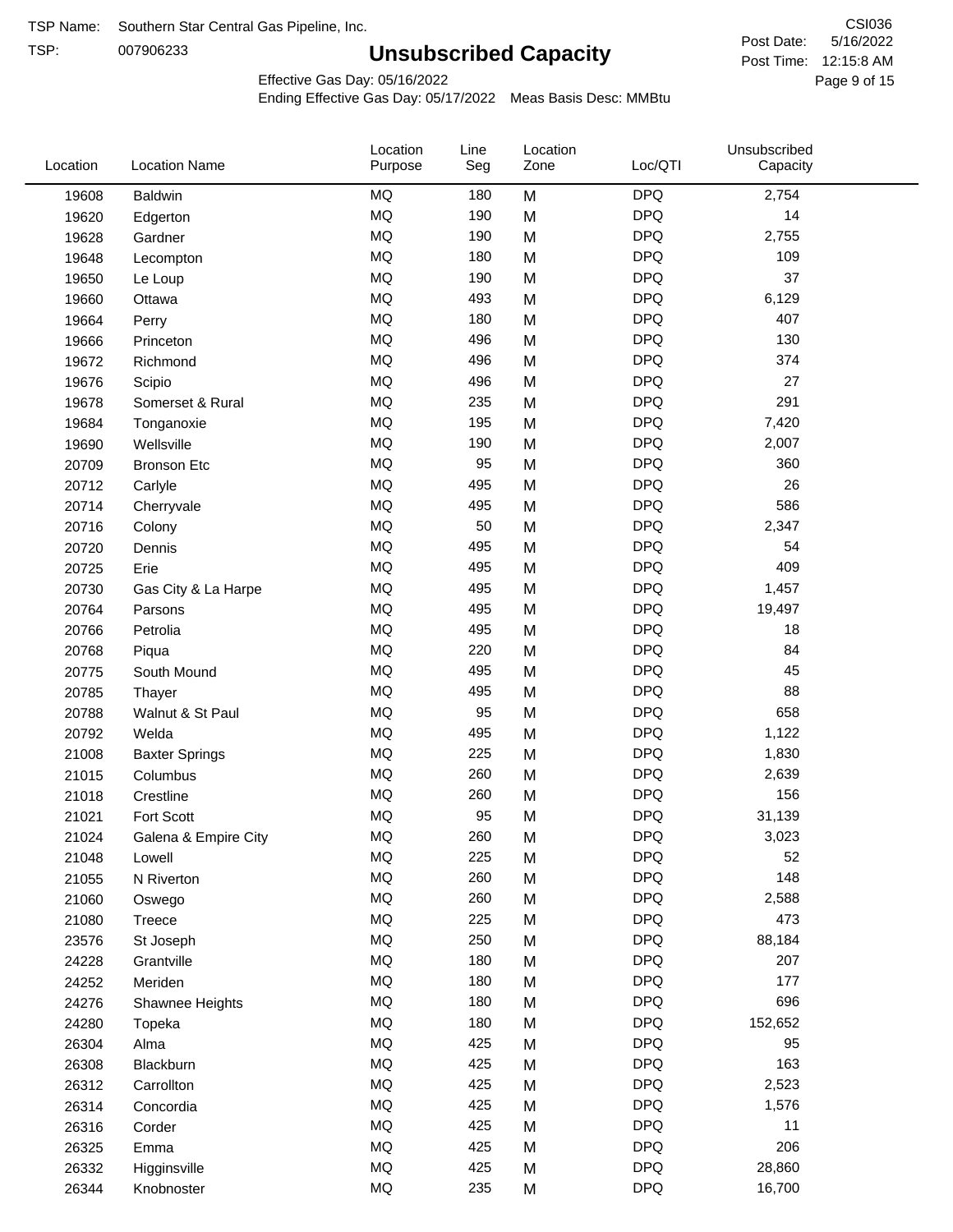TSP:

# **Unsubscribed Capacity**

5/16/2022 Page 10 of 15 Post Time: 12:15:8 AM CSI036 Post Date:

Unsubscribed

Effective Gas Day: 05/16/2022

Location

Ending Effective Gas Day: 05/17/2022 Meas Basis Desc: MMBtu

Line

Location

| Location | <b>Location Name</b>          | Purpose   | Seg | Zone         | Loc/QTI    | Capacity |  |
|----------|-------------------------------|-----------|-----|--------------|------------|----------|--|
| 26348    | La Monte                      | <b>MQ</b> | 235 | M            | <b>DPQ</b> | 111      |  |
| 26352    | Mt Leonard                    | MQ        | 425 | M            | <b>DPQ</b> | 167      |  |
| 26356    | Norborne                      | MQ        | 425 | M            | <b>DPQ</b> | 1,901    |  |
| 26376    | Slater                        | MQ        | 425 | M            | <b>DPQ</b> | 471      |  |
| 26378    | <b>Sweet Springs</b>          | <b>MQ</b> | 425 | M            | <b>DPQ</b> | 584      |  |
| 26392    | Warrensburg                   | <b>MQ</b> | 235 | M            | <b>DPQ</b> | 10,551   |  |
| 26394    | Waverly                       | MQ        | 425 | M            | <b>DPQ</b> | 378      |  |
| 27015    | <b>Belle Plaine</b>           | <b>MQ</b> | 333 | $\mathsf{P}$ | <b>DPQ</b> | 150      |  |
| 27020    | Bentley                       | MQ        | 120 | ${\sf P}$    | <b>DPQ</b> | 217      |  |
| 27035    | Derby                         | <b>MQ</b> | 120 | ${\sf P}$    | <b>DPQ</b> | 7,759    |  |
| 27040    | Andover                       | <b>MQ</b> | 300 | M            | <b>DPQ</b> | 166      |  |
| 27050    | Haysville                     | MQ        | 120 | ${\sf P}$    | <b>DPQ</b> | 9,455    |  |
| 27060    | Mulvane                       | MQ        | 120 | ${\sf P}$    | <b>DPQ</b> | 9,778    |  |
| 27065    | Rose Hill                     | <b>MQ</b> | 295 | $\mathsf{P}$ | <b>DPQ</b> | 5,386    |  |
| 27070    | Sedgwick                      | <b>MQ</b> | 120 | ${\sf P}$    | <b>DPQ</b> | 7,149    |  |
| 27080    | Udall                         | MQ        | 333 | ${\sf P}$    | <b>DPQ</b> | 538      |  |
| 27085    | <b>Valley Center</b>          | MQ        | 120 | $\sf P$      | <b>DPQ</b> | 51,875   |  |
| 27092    | Wichita                       | <b>MQ</b> | 120 | ${\sf P}$    | <b>DPQ</b> | 259,947  |  |
| 29001    | Atchison                      | <b>MQ</b> | 90  | M            | <b>DPQ</b> | 20,786   |  |
| 29002    | Emporia                       | MQ        | 140 | M            | <b>DPQ</b> | 15,524   |  |
| 29003    | Leavenworth                   | MQ        | 195 | M            | <b>DPQ</b> | 14,939   |  |
| 29005    | Effingham                     | MQ        | 90  | M            | <b>DPQ</b> | 269      |  |
| 30804    | Abbyville                     | <b>MQ</b> | 130 | ${\sf P}$    | <b>DPQ</b> | 195      |  |
| 34612    | Altamont                      | <b>MQ</b> | 260 | M            | <b>DPQ</b> | 119      |  |
| 35013    | Americus                      | <b>MQ</b> | 140 | M            | <b>DPQ</b> | 31       |  |
| 35515    | <b>ANR Alden</b>              | MQ        | 490 | ${\sf P}$    | <b>DPQ</b> | 135,571  |  |
| 36918    | Argonia                       | MQ        | 120 | ${\sf P}$    | <b>DPQ</b> | 15       |  |
| 37100    | Wynona                        | MQ        | 334 | $\mathsf{P}$ | <b>DPQ</b> | 0        |  |
| 37118    | Hominy                        | MQ        | 357 | ${\sf P}$    | <b>DPQ</b> | 1,960    |  |
| 37172    | <b>Black Hills Hutchinson</b> | MQ        | 130 | ${\sf P}$    | <b>DPQ</b> | 15,360   |  |
| 37175    | EGT Jane - Delivery           | MQ        | 423 | M            | <b>DPQ</b> | 216,201  |  |
| 38021    | Auburn                        | MQ        | 180 | M            | <b>DPQ</b> | 756      |  |
| 38522    | <b>Avant Utilities</b>        | MQ        | 357 | P            | <b>DPQ</b> | 157      |  |
| 41709    | <b>Billings</b>               | MQ        | 380 | ${\sf P}$    | <b>DPQ</b> | 2,032    |  |
| 42915    | Springfield                   | $\sf{MQ}$ | 455 | M            | <b>DPQ</b> | 698,615  |  |
| 44021    | Burlingame                    | MQ        | 140 | M            | <b>DPQ</b> | 1,686    |  |
| 44121    | Alfalfa City Ok               | MQ        | 315 | P            | <b>DPQ</b> | 394      |  |
| 45301    | Cassoday                      | MQ        | 140 | M            | <b>DPQ</b> | 0        |  |
| 46608    | Chanute                       | MQ        | 495 | M            | <b>DPQ</b> | 51,665   |  |
| 46809    | Florence                      | MQ        | 140 | M            | <b>DPQ</b> | 1,001    |  |
| 47412    | Cleveland                     | MQ        | 357 | $\mathsf{P}$ | <b>DPQ</b> | 1,569    |  |
| 47641    | CIG Riner                     | MQ        | 490 | Ρ            | <b>DPQ</b> | 62,965   |  |
| 48015    | Bourbon County, KS            | MQ        | 95  | M            | <b>DPQ</b> | 4,627    |  |
| 48301    | Copan                         | $\sf{MQ}$ | 497 | ${\sf P}$    | <b>DPQ</b> | 358      |  |
| 55502    | Danville                      | MQ        | 120 | ${\sf P}$    | <b>DPQ</b> | 166      |  |
| 56601    | Denison                       | MQ        | 90  | M            | <b>DPQ</b> | 79       |  |
| 58518    | Drumright                     | MQ        | 390 | ${\sf P}$    | <b>DPQ</b> | 4,485    |  |
| 60706    | Peckham                       | MQ        | 117 | M            | <b>DPQ</b> | 67       |  |
| 62810    | Black Hills - Enterprise TB   | $\sf{MQ}$ | 130 | P            | <b>DPQ</b> | 990      |  |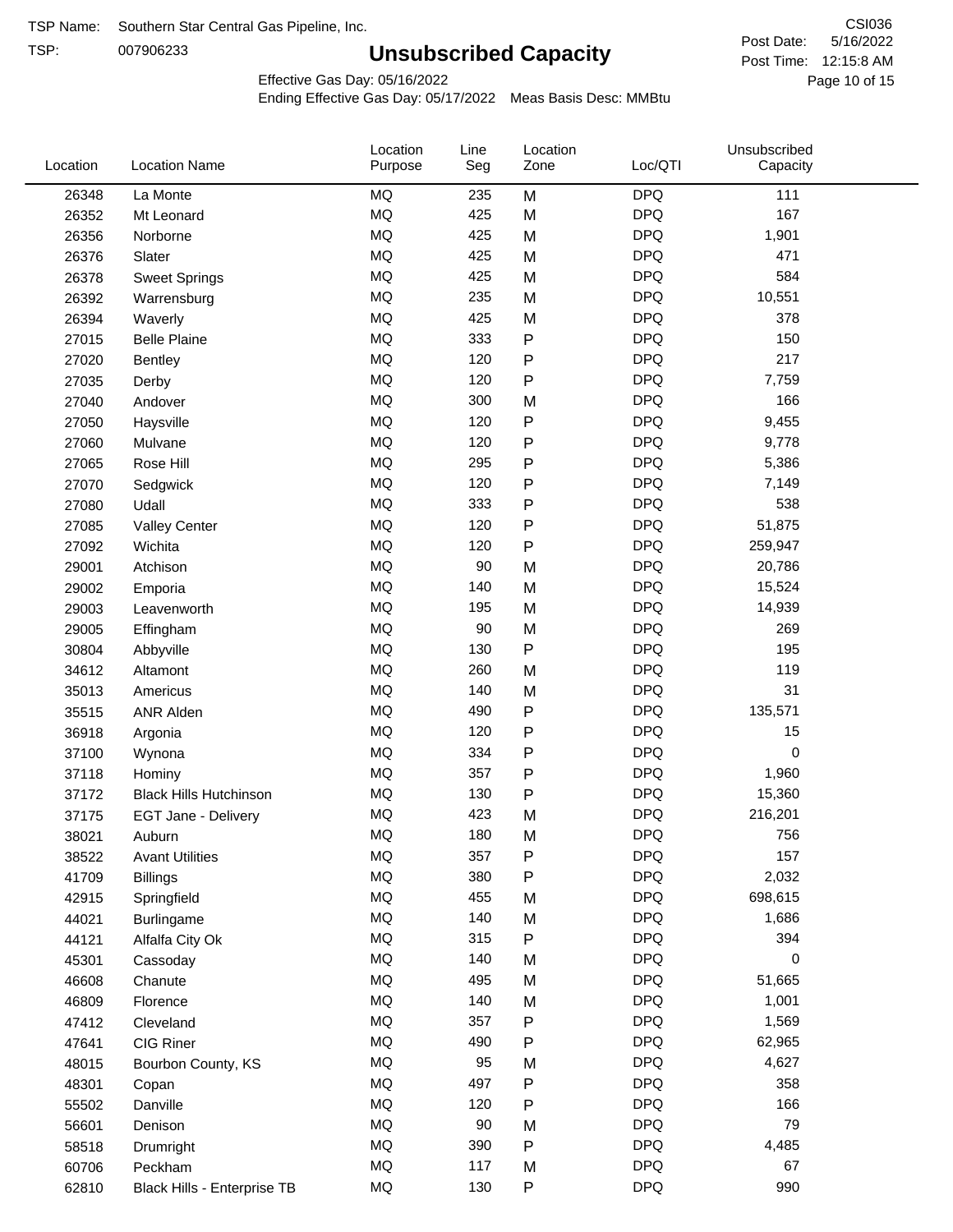TSP:

# **Unsubscribed Capacity**

5/16/2022 Page 11 of 15 Post Time: 12:15:8 AM CSI036 Post Date:

Effective Gas Day: 05/16/2022

| Location | <b>Location Name</b>          | Location<br>Purpose | Line<br>Seg | Location<br>Zone | Loc/QTI    | Unsubscribed<br>Capacity |  |
|----------|-------------------------------|---------------------|-------------|------------------|------------|--------------------------|--|
| 63919    | Eskridge                      | <b>MQ</b>           | 140         | M                | <b>DPQ</b> | 820                      |  |
| 68015    | Ford                          | MQ                  | 130         | ${\sf P}$        | <b>DPQ</b> | 424                      |  |
| 68518    | Freedom                       | MQ                  | 315         | ${\sf P}$        | <b>DPQ</b> | 12                       |  |
| 70408    | <b>Garnett KS</b>             | <b>MQ</b>           | 496         | M                | <b>DPQ</b> | 15,099                   |  |
| 70610    | Gate                          | <b>MQ</b>           | 315         | $\sf P$          | <b>DPQ</b> | 63                       |  |
| 74416    | Pocasset                      | <b>MQ</b>           | 340         | $\mathsf{P}$     | <b>DPQ</b> | 96                       |  |
| 77118    | Granby                        | MQ                  | 455         | M                | <b>DPQ</b> | 816                      |  |
| 77308    | <b>Bonner Springs Ks</b>      | <b>MQ</b>           | 190         | M                | <b>DPQ</b> | 7,104                    |  |
| 77512    | Eureka, Toronto & Neal        | <b>MQ</b>           | 140         | M                | <b>DPQ</b> | 2,306                    |  |
| 77705    | Anthony                       | <b>MQ</b>           | 120         | $\sf P$          | <b>DPQ</b> | 26,858                   |  |
| 80312    | Hamilton Ks                   | <b>MQ</b>           | 140         | M                | <b>DPQ</b> | 445                      |  |
| 80515    | Atmos - Strong Cty &          | MQ                  | 140         | M                | <b>DPQ</b> | 27                       |  |
| 83418    | Howard Ks                     | MQ                  | 498         | M                | <b>DPQ</b> | 3,629                    |  |
| 84021    | Humboldt Ks                   | <b>MQ</b>           | 495         | M                | <b>DPQ</b> | 4,390                    |  |
| 86717    | Iola Ks                       | <b>MQ</b>           | 495         | M                | <b>DPQ</b> | 10,749                   |  |
| 96108    | <b>Black Hills - Lawrence</b> | MQ                  | 180         | M                | <b>DPQ</b> | 45,466                   |  |
| 96912    | Kechi Ks                      | <b>MQ</b>           | 120         | ${\sf P}$        | <b>DPQ</b> | 150                      |  |
| 97112    | Copeland                      | <b>MQ</b>           | 130         | P                | <b>DPQ</b> | 15,628                   |  |
| 102512   | Lebo                          | <b>MQ</b>           | 493         | M                | <b>DPQ</b> | 273                      |  |
| 103101   | Lenapah                       | <b>MQ</b>           | 225         | M                | <b>DPQ</b> | 249                      |  |
| 104615   | Liberal                       | MQ                  | 260         | M                | <b>DPQ</b> | 204                      |  |
| 108119   | Ochelata                      | <b>MQ</b>           | 357         | ${\sf P}$        | <b>DPQ</b> | 168                      |  |
| 108221   | Washington                    | <b>MQ</b>           | 497         | $\mathsf{P}$     | <b>DPQ</b> | 395                      |  |
| 110412   | McLouth                       | <b>MQ</b>           | 170         | M                | <b>DPQ</b> | 113                      |  |
| 110908   | Mannford                      | <b>MQ</b>           | 357         | Ρ                | <b>DPQ</b> | 456                      |  |
| 113612   | Webb City, OK TB              | <b>MQ</b>           | 335         | $\mathsf{P}$     | <b>DPQ</b> | 317                      |  |
| 113713   | Osage City Ok                 | <b>MQ</b>           | 357         | P                | <b>DPQ</b> | 239                      |  |
| 113812   | Clinton & Leeton              | MQ                  | 235         | M                | <b>DPQ</b> | 21,928                   |  |
| 113852   | Marshall                      | MQ                  | 425         | M                | <b>DPQ</b> | 14,581                   |  |
| 113856   | Nevada                        | MQ                  | 95          | M                | <b>DPQ</b> | 9,333                    |  |
| 113864   | <b>Platte City</b>            | MQ                  | 250         | M                | <b>DPQ</b> | 2,890                    |  |
| 113872   | Lexington-Richmond-Henrietta  | MQ                  | 425         | M                | <b>DPQ</b> | 3,022                    |  |
| 113876   | Sedalia                       | ΜQ                  | 235         | M                | <b>DPQ</b> | 26,188                   |  |
| 113880   | Tracy                         | MQ                  | 250         | M                | <b>DPQ</b> | 135                      |  |
| 113892   | Weston                        | MQ                  | 250         | M                | <b>DPQ</b> | 1,140                    |  |
| 118121   | Mulberry                      | MQ                  | 260         | M                | <b>DPQ</b> | 239                      |  |
| 118321   | Mulhall                       | MQ                  | 400         | ${\sf P}$        | <b>DPQ</b> | 150                      |  |
| 120000   | Spire                         | MQ                  | 235         | M                | <b>DPQ</b> | 13,115                   |  |
| 121110   | Neodesha                      | MQ                  | 495         | M                | <b>DPQ</b> | 6,410                    |  |
| 121315   | Neosho Rapids                 | MQ                  | 493         | M                | <b>DPQ</b> | 289                      |  |
| 121415   | <b>NGPL Barton</b>            | MQ                  | 490         | P                | <b>DPQ</b> | 184,224                  |  |
| 121515   | <b>NGPL Ford</b>              | MQ                  | 130         | ${\sf P}$        | <b>DPQ</b> | 269,500                  |  |
| 122715   | Afton-Fairland-Grove-Jay      | MQ                  | 225         | M                | <b>DPQ</b> | 6,793                    |  |
| 122915   | Norwich                       | MQ                  | 120         | ${\sf P}$        | <b>DPQ</b> | 124                      |  |
| 125315   | Oilton                        | MQ                  | 357         | ${\sf P}$        | <b>DPQ</b> | 1,130                    |  |
| 129311   | <b>ONG Harper County</b>      | MQ                  | 315         | P                | <b>DPQ</b> | 7,083                    |  |
| 129712   | Olivet                        | MQ                  | 493         | M                | <b>DPQ</b> | 24                       |  |
| 130001   | Orlando                       | MQ                  | 400         | P                | <b>DPQ</b> | 219                      |  |
| 132018   | Oronogo                       | $\sf{MQ}$           | 450         | M                | <b>DPQ</b> | 256                      |  |
|          |                               |                     |             |                  |            |                          |  |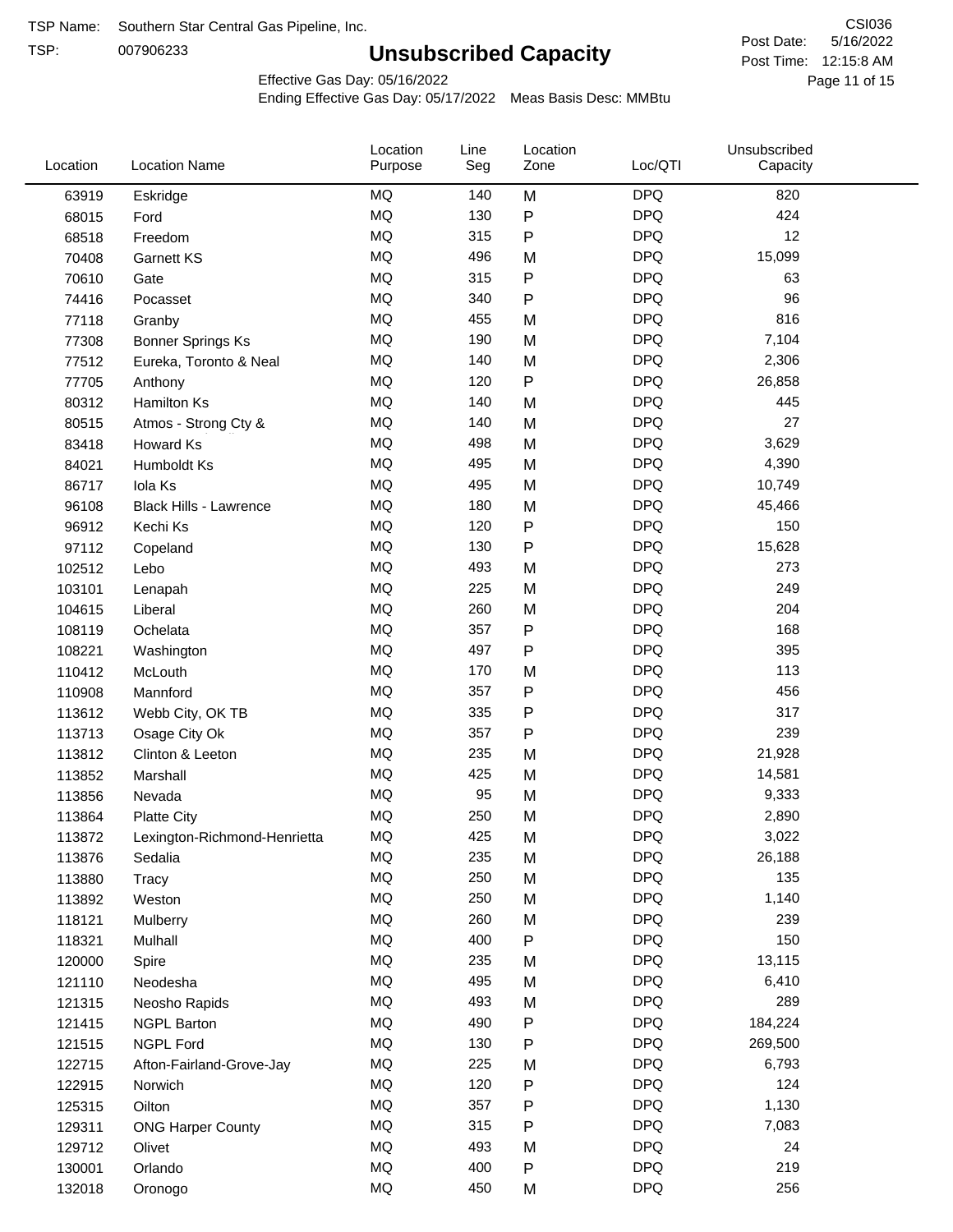TSP:

# **Unsubscribed Capacity**

5/16/2022 Page 12 of 15 Post Time: 12:15:8 AM CSI036 Post Date:

Effective Gas Day: 05/16/2022

| Location | <b>Location Name</b>             | Location<br>Purpose | Line<br>Seg | Location<br>Zone | Loc/QTI    | Unsubscribed<br>Capacity |  |
|----------|----------------------------------|---------------------|-------------|------------------|------------|--------------------------|--|
| 132519   | Osage City Ks                    | MQ                  | 140         | M                | <b>DPQ</b> | 3,551                    |  |
| 135533   | <b>PEPL Princeton</b>            | MQ                  | 496         | M                | <b>DPQ</b> | 106,178                  |  |
| 135808   | Partridge                        | MQ                  | 130         | P                | <b>DPQ</b> | 134                      |  |
| 136701   | <b>Black Hills Reno</b>          | <b>MQ</b>           | 130         | Ρ                | <b>DPQ</b> | 12,912                   |  |
| 137550   | <b>Black Hills South Wichita</b> | <b>MQ</b>           | 120         | Ρ                | <b>DPQ</b> | 18,975                   |  |
| 139712   | Plattsburg                       | <b>MQ</b>           | 250         | M                | <b>DPQ</b> | 1,764                    |  |
| 145950   | Merino                           | <b>MQ</b>           | 490         | Ρ                | <b>DPQ</b> | 156                      |  |
| 150418   | Ramona                           | <b>MQ</b>           | 357         | P                | <b>DPQ</b> | 396                      |  |
| 151525   | Reading                          | MQ                  | 140         | M                | <b>DPQ</b> | 20                       |  |
| 154501   | Nelagoney                        | <b>MQ</b>           | 334         | $\mathsf{P}$     | <b>DPQ</b> | 179                      |  |
| 157025   | Severy                           | <b>MQ</b>           | 498         | M                | <b>DPQ</b> | 142                      |  |
| 163100   | Superior                         | <b>MQ</b>           | 265         | M                | <b>DPQ</b> | 336                      |  |
| 164725   | Sylvia                           | <b>MQ</b>           | 130         | P                | <b>DPQ</b> | 141                      |  |
| 168112   | Transwestern Canadian - Del.     | <b>MQ</b>           | 458         | Ρ                | <b>DPQ</b> | 230,000                  |  |
| 168612   | Chetopa & Rural                  | <b>MQ</b>           | 260         | M                | <b>DPQ</b> | 678                      |  |
| 168620   | Edna & Bartlett                  | <b>MQ</b>           | 260         | M                | <b>DPQ</b> | 248                      |  |
| 172812   | Conner Area                      | MQ                  | 195         | M                | <b>DPQ</b> | 139                      |  |
| 172820   | Easton & Lowemont                | MQ                  | 195         | M                | <b>DPQ</b> | 223                      |  |
| 172822   | Savonburg & Elsmore              | <b>MQ</b>           | 95          | M                | <b>DPQ</b> | 600                      |  |
| 172828   | <b>Fall River</b>                | <b>MQ</b>           | 498         | M                | <b>DPQ</b> | 378                      |  |
| 172832   | Galesburg                        | <b>MQ</b>           | 495         | M                | <b>DPQ</b> | 191                      |  |
| 172834   | Atmos Energy - Olathe            | <b>MQ</b>           | 190         | M                | <b>DPQ</b> | 23,240                   |  |
| 172836   | Havana                           | <b>MQ</b>           | 117         | M                | <b>DPQ</b> | 54                       |  |
| 172838   | Hillsdale                        | <b>MQ</b>           | 235         | M                | <b>DPQ</b> | 202                      |  |
| 172844   | Jarbalo                          | <b>MQ</b>           | 170         | M                | <b>DPQ</b> | 146                      |  |
| 172848   | Kickapoo                         | <b>MQ</b>           | 250         | M                | <b>DPQ</b> | 241                      |  |
| 172855   | Liberty                          | <b>MQ</b>           | 260         | M                | <b>DPQ</b> | 2,880                    |  |
| 172857   | Linwood                          | <b>MQ</b>           | 195         | M                | <b>DPQ</b> | 330                      |  |
| 172860   | Mc Cune                          | <b>MQ</b>           | 260         | M                | <b>DPQ</b> | 242                      |  |
| 172862   | Moorehead                        | <b>MQ</b>           | 495         | M                | <b>DPQ</b> | 32                       |  |
| 172864   | Moorehead Rural                  | <b>MQ</b>           | 495         | M                | <b>DPQ</b> | 1,014                    |  |
| 172866   | Mound Valley                     | MQ                  | 260         | M                | <b>DPQ</b> | 101                      |  |
| 172870   | Niotaze                          | MQ                  | 117         | M                | <b>DPQ</b> | 351                      |  |
| 172880   | Pleasant Valley                  | <b>MQ</b>           | 180         | M                | <b>DPQ</b> | 24                       |  |
| 172885   | Reno Area                        | MQ                  | 195         | M                | <b>DPQ</b> | 36                       |  |
| 172892   | Wyandotte                        | <b>MQ</b>           | 190         | M                | <b>DPQ</b> | 10,018                   |  |
| 172944   | Coffeyville Area                 | <b>MQ</b>           | 260         | M                | <b>DPQ</b> | 138,016                  |  |
| 173214   | Uniontown                        | <b>MQ</b>           | 95          | M                | <b>DPQ</b> | 276                      |  |
| 176819   | Viola                            | <b>MQ</b>           | 120         | Ρ                | <b>DPQ</b> | 120                      |  |
| 180311   | Wakita                           | <b>MQ</b>           | 315         | Ρ                | <b>DPQ</b> | 74                       |  |
| 181013   | Walton                           | MQ                  | 140         | M                | <b>DPQ</b> | 138                      |  |
| 181715   | Wann                             | <b>MQ</b>           | 225         | M                | <b>DPQ</b> | 65                       |  |
| 223001   | Atchison Eng Defense Ind Plt     | <b>MQ</b>           | 90          | M                | <b>DPQ</b> | 137                      |  |
| 224501   | <b>ICI Chemical Plant</b>        | <b>MQ</b>           | 450         | M                | <b>DPQ</b> | 1,880                    |  |
| 225001   | Augusta Sewage Plant             | MQ                  | 295         | Ρ                | <b>DPQ</b> | 63                       |  |
| 243501   | <b>Beech Aircraft Plant</b>      | MQ                  | 120         | Ρ                | <b>DPQ</b> | 5,725                    |  |
| 253001   | Roenbaugh Lease Irrigation       | MQ                  | 130         | Ρ                | <b>DPQ</b> | 107                      |  |
| 266001   | Boeing No 2 Plant                | MQ                  | 120         | Ρ                | <b>DPQ</b> | 16,419                   |  |
| 274001   | Pleasant Valley Irr.             | <b>MQ</b>           | 130         | Ρ                | <b>DPQ</b> | 233                      |  |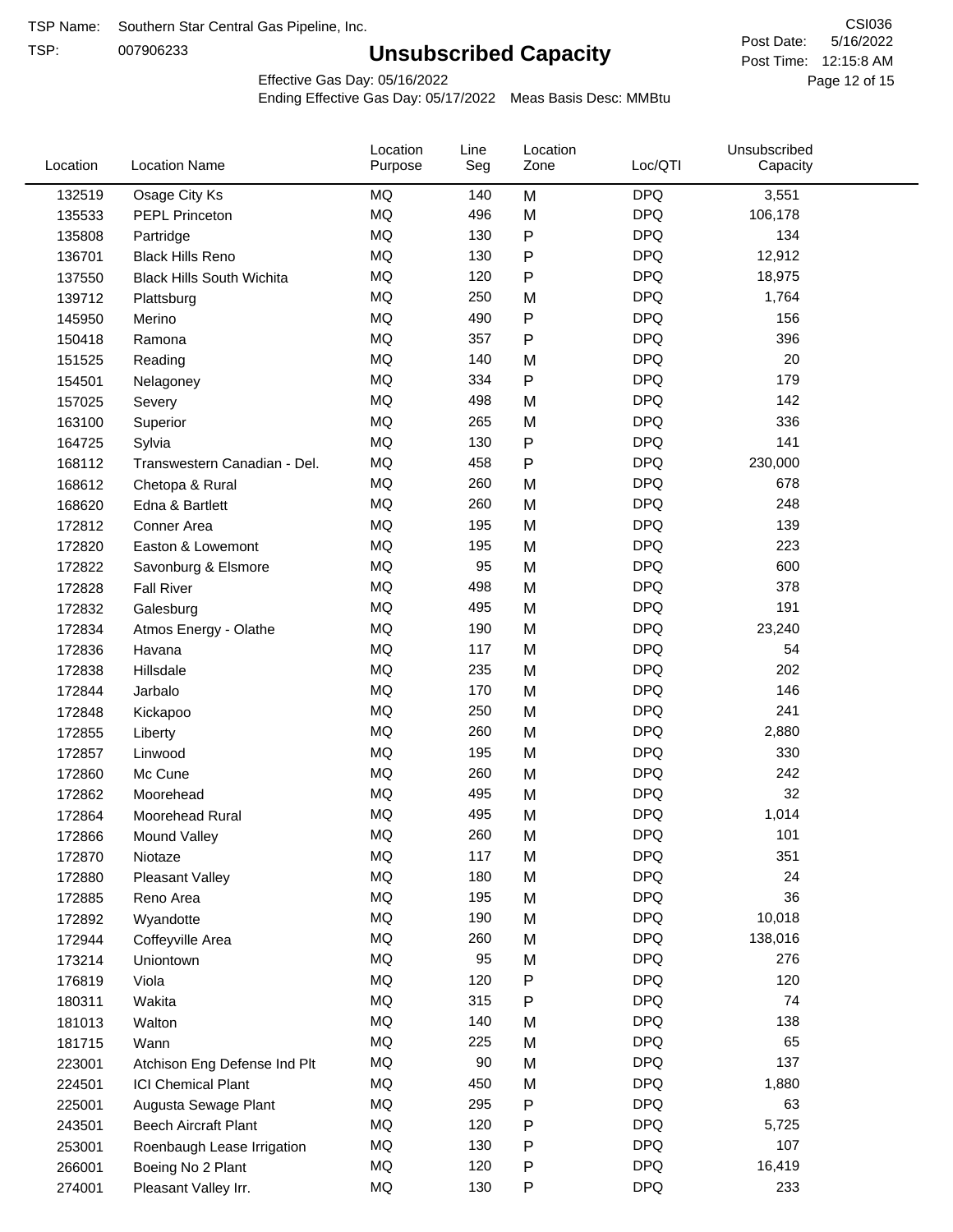TSP:

# **Unsubscribed Capacity**

5/16/2022 Page 13 of 15 Post Time: 12:15:8 AM CSI036 Post Date:

Effective Gas Day: 05/16/2022

| Location | <b>Location Name</b>            | Location<br>Purpose | Line<br>Seg | Location<br>Zone | Loc/QTI    | Unsubscribed<br>Capacity |
|----------|---------------------------------|---------------------|-------------|------------------|------------|--------------------------|
| 285501   | <b>Buildex Haydite Plant</b>    | MQ                  | 250         | M                | <b>DPQ</b> | 8,075                    |
| 290301   | So Ks & Ok Rr Depot Store &     | MQ                  | 177         | M                | <b>DPQ</b> | 2                        |
| 297501   | Cargill Salt                    | MQ                  | 315         | Ρ                | <b>DPQ</b> | 639                      |
| 298001   | Carlson Prodts Mfg Plant        | MQ                  | 120         | Ρ                | <b>DPQ</b> | 185                      |
| 303701   | Central Plain Feedyard          | <b>MQ</b>           | 315         | Ρ                | <b>DPQ</b> | 151                      |
| 310001   | Church SW Irrigation            | MQ                  | 130         | Ρ                | <b>DPQ</b> | 60                       |
| 329401   | Phillips 66 Ponca City Refinery | MQ                  | 335         | P                | <b>DPQ</b> | 10,000                   |
| 332501   | Lawrence Plt Atmos              | MQ                  | 195         | M                | <b>DPQ</b> | 64,427                   |
| 334101   | Copeland RE Irrigation          | MQ                  | 130         | P                | <b>DPQ</b> | 60                       |
| 354001   | Derstein Irrigation             | MQ                  | 130         | Ρ                | <b>DPQ</b> | 60                       |
| 355001   | Detrixhe S Irrigation           | MQ                  | 458         | P                | <b>DPQ</b> | 66                       |
| 363001   | Wilroads Irrigation             | MQ                  | 130         | Ρ                | <b>DPQ</b> | 534                      |
| 378501   | <b>Empire Riverton</b>          | MQ                  | 260         | M                | <b>DPQ</b> | 32,727                   |
| 378502   | <b>Empire Energy Center</b>     | <b>MQ</b>           | 455         | M                | <b>DPQ</b> | 99,068                   |
| 378503   | <b>Empire Stateline South</b>   | MQ                  | 260         | M                | <b>DPQ</b> | 35,000                   |
| 378504   | <b>Empire Stateline North</b>   | MQ                  | 260         | M                | <b>DPQ</b> | 61,589                   |
| 383501   | <b>FMC Chemical Plant</b>       | MQ                  | 195         | M                | <b>DPQ</b> | 4,709                    |
| 385001   | Farley Machine Shop             | MQ                  | 45          | P                | <b>DPQ</b> | 61                       |
| 387001   | PCS Phosphate                   | MQ                  | 260         | M                | <b>DPQ</b> | 1,255                    |
| 388001   | Dodge City Plt Koch Nitrogen    | MQ                  | 130         | Ρ                | <b>DPQ</b> | 53,235                   |
| 411501   | Gaines FD Burkett Lease         | MQ                  | 140         | M                | <b>DPQ</b> | 262                      |
| 428601   | Glacier Mckee-Miller-Thrall-Ma  | MQ                  | 140         | M                | <b>DPQ</b> | 126                      |
| 433001   | Goodyear Topeka Tire Plant      | MQ                  | 180         | M                | <b>DPQ</b> | 5,724                    |
| 435501   | <b>Gospel Church Building</b>   | MQ                  | 195         | M                | <b>DPQ</b> | 2                        |
| 441300   | Kansas Hugoton                  | 7S                  | 130         | P                | SGQ        | 51,555                   |
| 442350   | Sedalia @ Ottawa                | 7S                  | 235         | M                | SGQ        | 904                      |
| 442351   | Little Mo                       | 7S                  | 235         | M                | SGQ        | 0                        |
| 443150   | <b>Straight Blackwell</b>       | 7S                  | 315         | P                | SGQ        | 0                        |
| 443151   | Waynoka Lateral                 | 7S                  | 315         | Ρ                | SGQ        | 102,337                  |
| 443152   | Straight Blackwell @ Beaver     | 7S                  | 315         | Ρ                | SGQ        | 47,725                   |
| 443800   | <b>Edmond Blackwell</b>         | 7S                  | 380         | Ρ                | SGQ        | 284                      |
| 443851   | LS385 Delivery Constraint       | 7S                  | 385         | Þ                | SGQ        | 134,541                  |
| 444001   | West Edmond                     | 7S                  | 400         | Ρ                | SGQ        | 2,440                    |
| 444003   | South Maysville Delivery        | 7S                  | 400         | P                | SGQ        | 105,412                  |
| 444550   | Saginaw CS Area Deliveries      | 7S                  | 455         | M                | SGQ        | 71,239                   |
| 444580   | Canadian Blackwell              | 7S                  | 458         | Ρ                | SGQ        | 0                        |
| 444581   | Canadian Blackwell @            | 7S                  | 458         | Ρ                | SGQ        | 104,611                  |
| 444582   | Canadian Blackwell @ Mutual     | 7S                  | 458         | Ρ                | SGQ        | 0                        |
| 444901   | Rawlins Hesston Delivery        | 7S                  | 490         | Ρ                | SGQ        | 122,424                  |
| 444902   | <b>Riner Delivery</b>           | 7S                  | 490         | Ρ                | SGQ        | 185,693                  |
| 445538   | Montezuma CS                    | MV                  | 130         | Ρ                | <b>MLQ</b> | 53,201                   |
| 445569   | <b>Riner CS</b>                 | MV                  | 490         | Ρ                | <b>MLQ</b> | 0                        |
| 445577   | Levant CS                       | MV                  | 490         | Ρ                | <b>MLQ</b> | 384                      |
| 449003   | Edmond CS w/o OK                | MV                  | 400         | Ρ                | <b>MLQ</b> | 1,763                    |
| 462001   | <b>Heartland Cement Plant</b>   | MQ                  | 495         | M                | <b>DPQ</b> | 1,046                    |
| 465001   | Herzog Cont                     | MQ                  | 250         | M                | <b>DPQ</b> | 3,000                    |
| 495501   | Kanopolis Salt Plt Independent  | MQ                  | 265         | M                | <b>DPQ</b> | 61                       |
| 519501   | Richie/Ripley                   | MQ                  | 120         | Ρ                | <b>DPQ</b> | 448                      |
| 522502   | Lawrence Power Plt              | MQ                  | 180         | M                | <b>DPQ</b> | 138,069                  |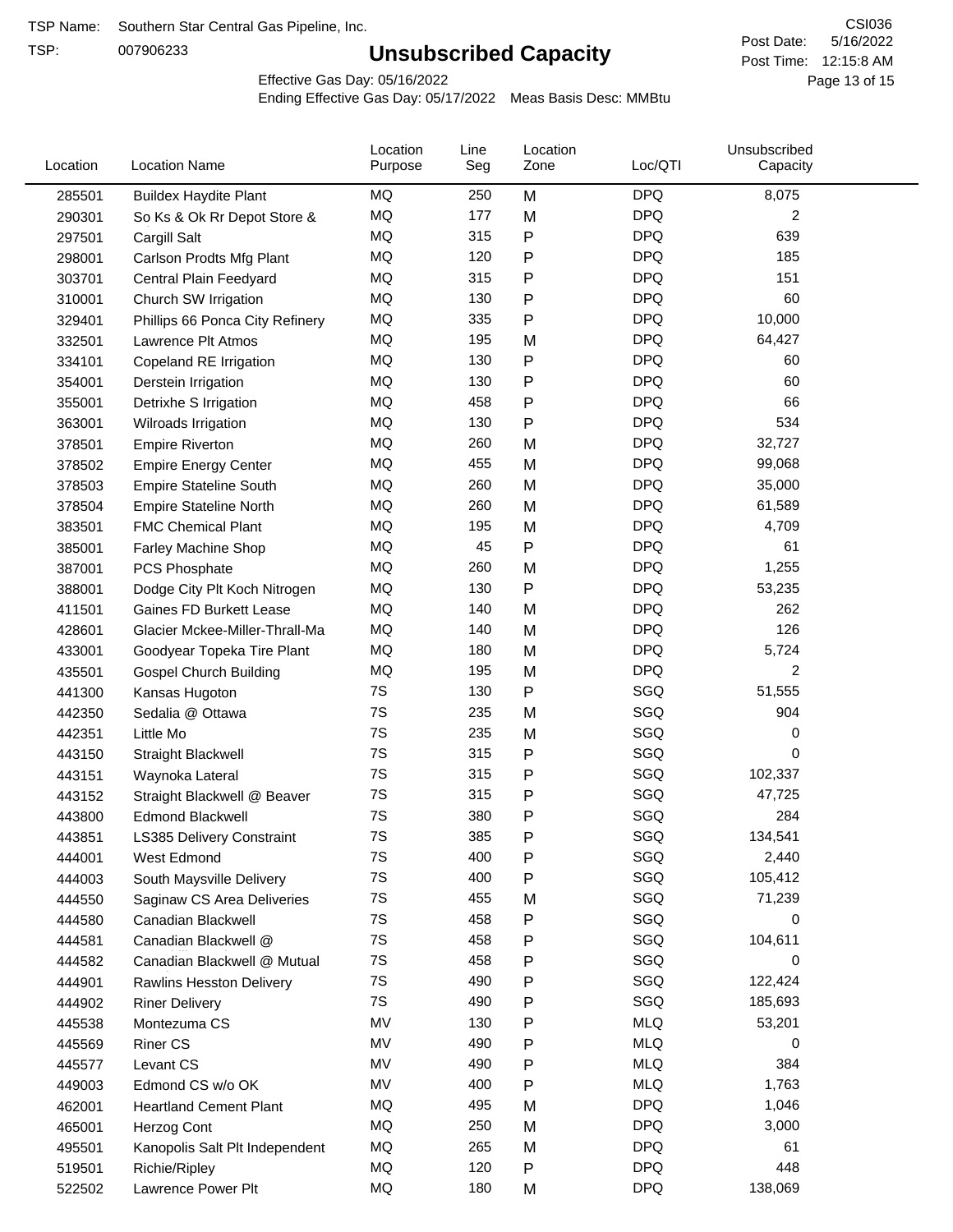TSP:

# **Unsubscribed Capacity**

5/16/2022 Page 14 of 15 Post Time: 12:15:8 AM CSI036 Post Date:

Effective Gas Day: 05/16/2022

| Location | <b>Location Name</b>                     | Location<br>Purpose | Line<br>Seg | Location<br>Zone | Loc/QTI    | Unsubscribed<br>Capacity |  |
|----------|------------------------------------------|---------------------|-------------|------------------|------------|--------------------------|--|
| 526001   | Ks Pen Boiler                            | MQ                  | 195         | M                | <b>DPQ</b> | 805                      |  |
| 526201   | Ks Pen Kitchen                           | MQ                  | 195         | M                | <b>DPQ</b> | 626                      |  |
| 527502   | <b>Black Hills- Lawrence Service</b>     | MQ                  | 195         | M                | <b>DPQ</b> | 46                       |  |
| 527701   | <b>Black Hills- Matfield Green</b>       | <b>MQ</b>           | 140         | M                | <b>DPQ</b> | 61                       |  |
| 527702   | <b>Black Hills- Towanda Service</b>      | MQ                  | 300         | M                | <b>DPQ</b> | 48                       |  |
| 527704   | <b>Black Hills-Wellington</b>            | <b>MQ</b>           | 333         | Ρ                | <b>DPQ</b> | 48                       |  |
| 527705   | <b>Black Hills- Belle Plaine Service</b> | MQ                  | 333         | Ρ                | <b>DPQ</b> | 84                       |  |
| 527706   | Black Hills- S Wichita                   | MQ                  | 120         | Ρ                | <b>DPQ</b> | 5                        |  |
| 541001   | L&S Beckerview, Inc                      | MQ                  | 90          | M                | <b>DPQ</b> | 137                      |  |
| 544101   | Knight Feedlot                           | MQ                  | 265         | M                | <b>DPQ</b> | 138                      |  |
| 545801   | Jayhawk Chemical Plant                   | MQ                  | 260         | M                | <b>DPQ</b> | 2,313                    |  |
| 560001   | Leavenworth Co Shop Heating              | MQ                  | 195         | M                | <b>DPQ</b> | 10                       |  |
| 571001   | <b>Bunge Milling Grain Dryer</b>         | <b>MQ</b>           | 90          | M                | <b>DPQ</b> | 2,354                    |  |
| 588701   | Lyons Wtr Pump Station                   | <b>MQ</b>           | 45          | P                | <b>DPQ</b> | 61                       |  |
| 592501   | <b>MEC Machine Shop</b>                  | MQ                  | 177         | M                | <b>DPQ</b> | 186                      |  |
| 620001   | Langdon Pump Station                     | MQ                  | 130         | P                | <b>DPQ</b> | 1,000                    |  |
| 630204   | Ralph Green Powerplant                   | MQ                  | 235         | M                | <b>DPQ</b> | 19,500                   |  |
| 633001   | Mo State School Higginsville             | MQ                  | 425         | M                | <b>DPQ</b> | 164                      |  |
| 640001   | Monarch Humboldt Cem Plt                 | MQ                  | 495         | M                | <b>DPQ</b> | 8,127                    |  |
| 654101   | Mull Farms Irrigation                    | MQ                  | 130         | Ρ                | <b>DPQ</b> | 186                      |  |
| 707001   | Oxford Alfala Dehy Plant                 | MQ                  | 333         | Ρ                | <b>DPQ</b> | 647                      |  |
| 709501   | <b>ONEOK Hutchinson Frac Plt</b>         | <b>MQ</b>           | 130         | Ρ                | <b>DPQ</b> | 11,186                   |  |
| 719001   | Petrolite Wax Refinery                   | MQ                  | 357         | Ρ                | <b>DPQ</b> | 4,930                    |  |
| 720001   | Woolaroc Lodge Phillips F                | MQ                  | 357         | Ρ                | <b>DPQ</b> | 168                      |  |
| 725001   | Harrisonville Prod Phillips Pp           | MQ                  | 235         | M                | <b>DPQ</b> | 1,414                    |  |
| 725602   | Wichita Pump Sta Phillips Ppl            | MQ                  | 120         | Ρ                | <b>DPQ</b> | 641                      |  |
| 731001   | Pines Int'l Dehy Plant                   | MQ                  | 195         | M                | <b>DPQ</b> | 273                      |  |
| 739001   | Danny D. & Susan J. Post                 | MQ                  | 130         | P                | <b>DPQ</b> | 60                       |  |
| 753501   | Quivira Country Club House               | MQ                  | 190         | M                | <b>DPQ</b> | 121                      |  |
| 753701   | <b>ONEOK Medford</b>                     | MQ                  | 458         | Ρ                | <b>DPQ</b> | 44,700                   |  |
| 813001   | Wineteer School 260                      | MQ                  | 295         | P                | <b>DPQ</b> | 203                      |  |
| 813401   | Grant School 497                         | MQ                  | 195         | M                | <b>DPQ</b> | 45                       |  |
| 815401   | Minneha Grade School 259                 | MQ                  | 120         | Ρ                | <b>DPQ</b> | 185                      |  |
| 846001   | Smith D Irrigation                       | MQ                  | 265         | M                | <b>DPQ</b> | 61                       |  |
| 850001   | Snook M Irrigation                       | MQ                  | 130         | Ρ                | <b>DPQ</b> | 44                       |  |
| 865001   | Southwest Elect Mfg Plant                | MQ                  | 400         | P                | <b>DPQ</b> | 394                      |  |
| 875001   | Stahl Spec Aluminum Alloy                | MQ                  | 235         | M                | <b>DPQ</b> | 4,936                    |  |
| 877001   | St Dept Boys Indust School               | MQ                  | 180         | M                | <b>DPQ</b> | 407                      |  |
| 910001   | <b>Total Ark City Oil Refinery</b>       | MQ                  | 333         | M                | <b>DPQ</b> | 203                      |  |
| 926501   | <b>Urschel DR Irrigation</b>             | MQ                  | 458         | Ρ                | <b>DPQ</b> | 256                      |  |
| 928001   | Mcconnell Air Force Base                 | MQ                  | 295         | Ρ                | <b>DPQ</b> | 7,803                    |  |
| 929201   | Ft. Leavenworth Army Base                | MQ                  | 250         | M                | <b>DPQ</b> | 18,888                   |  |
| 932001   | Leavenworth Penitentiary                 | MQ                  | 250         | M                | <b>DPQ</b> | 3,206                    |  |
| 934201   | Va Admin Center                          | MQ                  | 195         | M                | <b>DPQ</b> | 6,827                    |  |
| 962001   | Sunflower Electric - Judson              | MQ                  | 130         | Ρ                | <b>DPQ</b> | 70,924                   |  |
| 990001   | Yost LM Irrigation                       | MQ                  | 265         | M                | <b>DPQ</b> | 61                       |  |
| 999000   | PMI - Prod to Mkt Interface              | MQ                  | 909         | Ρ                | <b>DPQ</b> | 0                        |  |
| 999000   | PMI - Prod to Mkt Interface              | M <sub>2</sub>      | 909         | M                | <b>RPQ</b> | 0                        |  |
| 999001   | Rawlins-Hesston P/M Interface            | MQ                  | 490         | Ρ                | <b>DPQ</b> | 180,938                  |  |